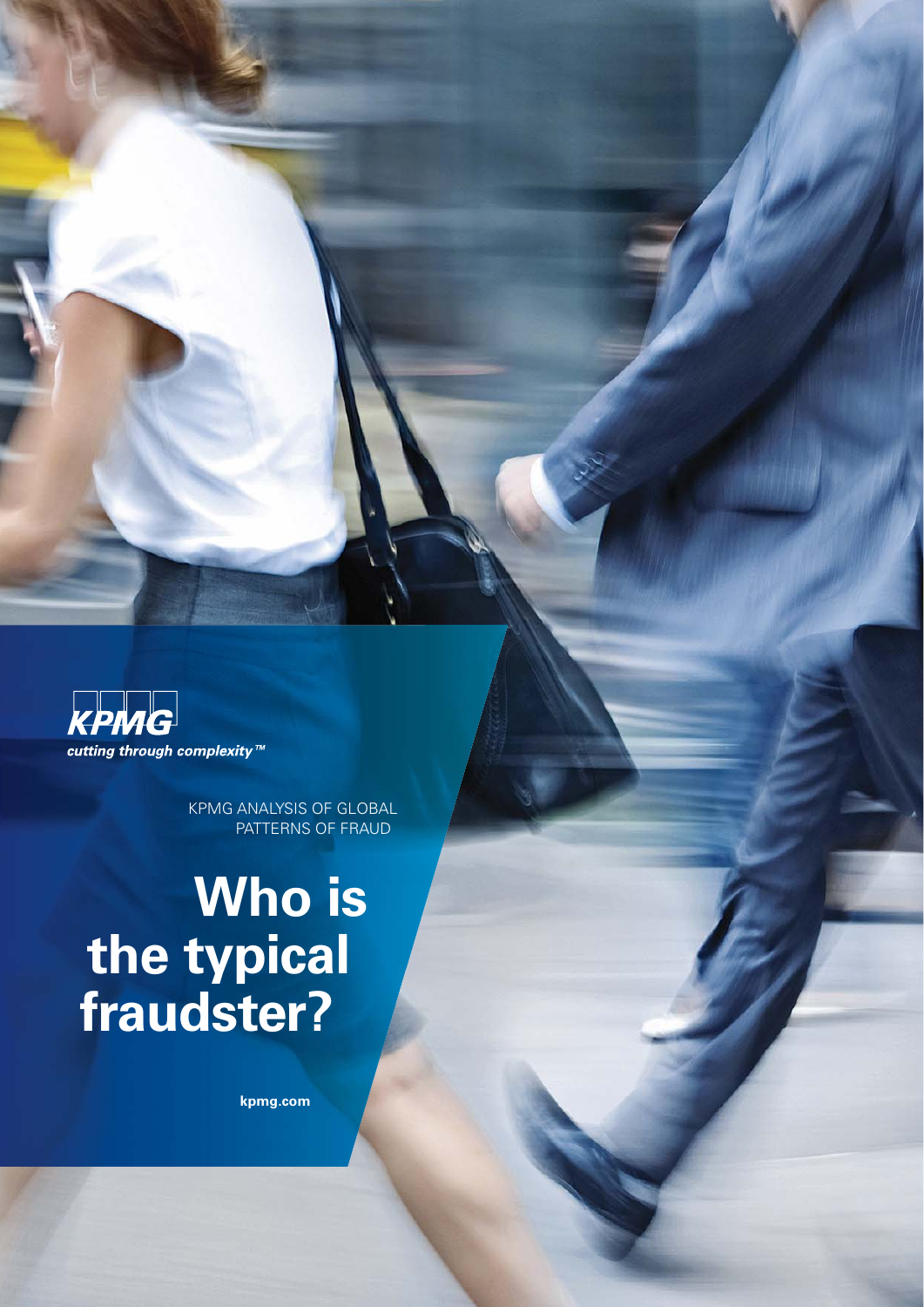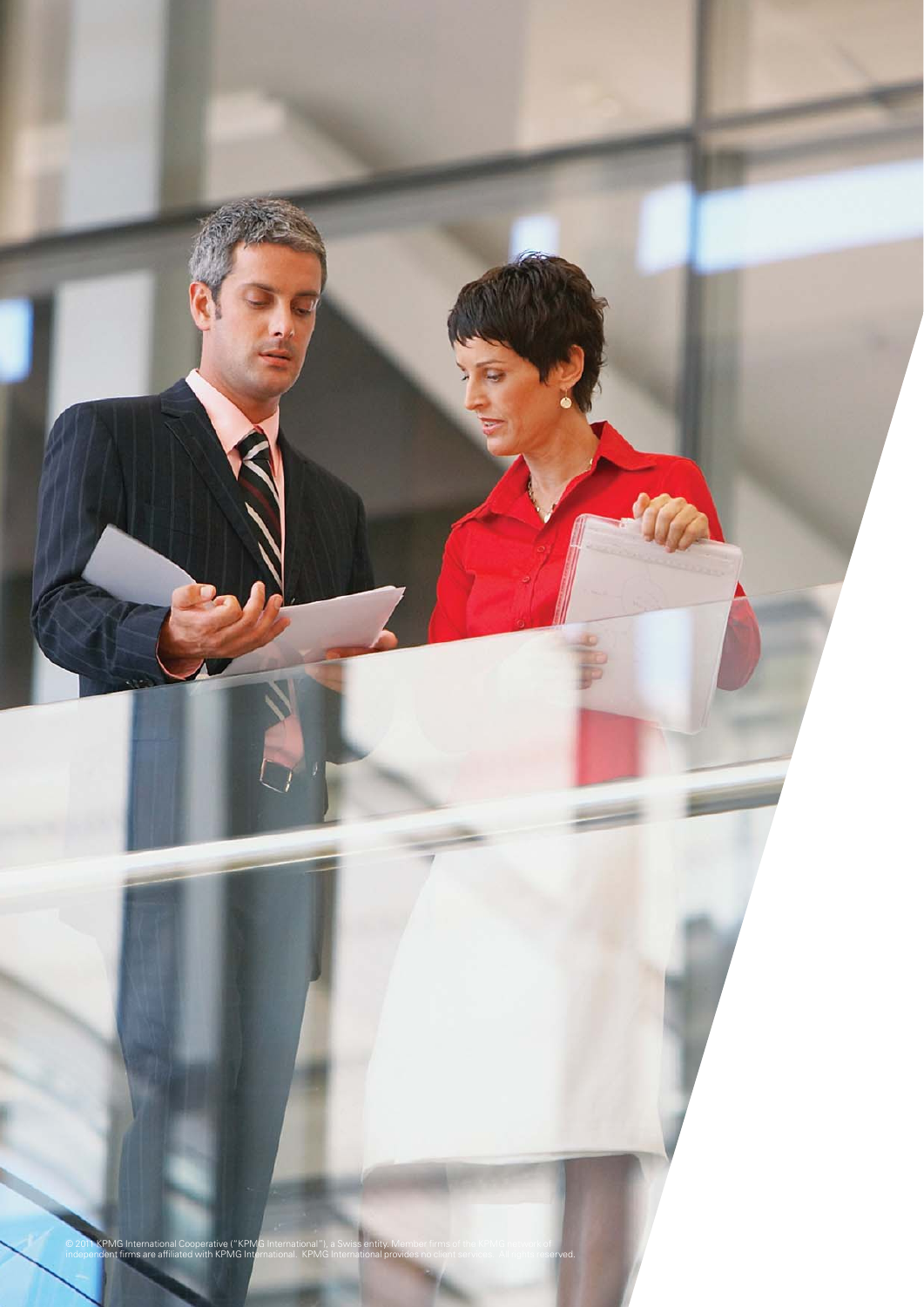# **Contents**

| Introduction                                       | 1               |
|----------------------------------------------------|-----------------|
| Methodology                                        | $\mathbf{2}$    |
| What our analysis revealed                         | 3               |
| Motivations for fraud                              | 9               |
| <b>Warning signs</b>                               | 13 <sup>°</sup> |
| Size of the crime                                  | 15              |
| Duration of fraud                                  | 16              |
| Raising awareness                                  | 18              |
| Fraud is up; defenses are down                     | 21              |
| Red flags not to be missed                         | $22 \,$         |
| Further guidance on how to keep your business safe | 23              |

The information contained herein is of a general nature and is not intended to address the circumstances of any particular individual or entity. Although we endeavor to provide accurate and timely information, there can be no guarantee that such<br>information is accurate as of the date it is received or that it will continue to be accurate in th

© 2011 KPMG International Cooperative ("KPMG International"), a Swiss entity. Member firms of the KPMG network of<br>independent firms are affiliated with KPMG International. KPMG International provides no client services. No

All rights reserved.

The KPMG name, logo and "cutting through complexity" are registered trademarks or trademarks of KPMG International. KPMG Forensic is a service mark of KPMG International.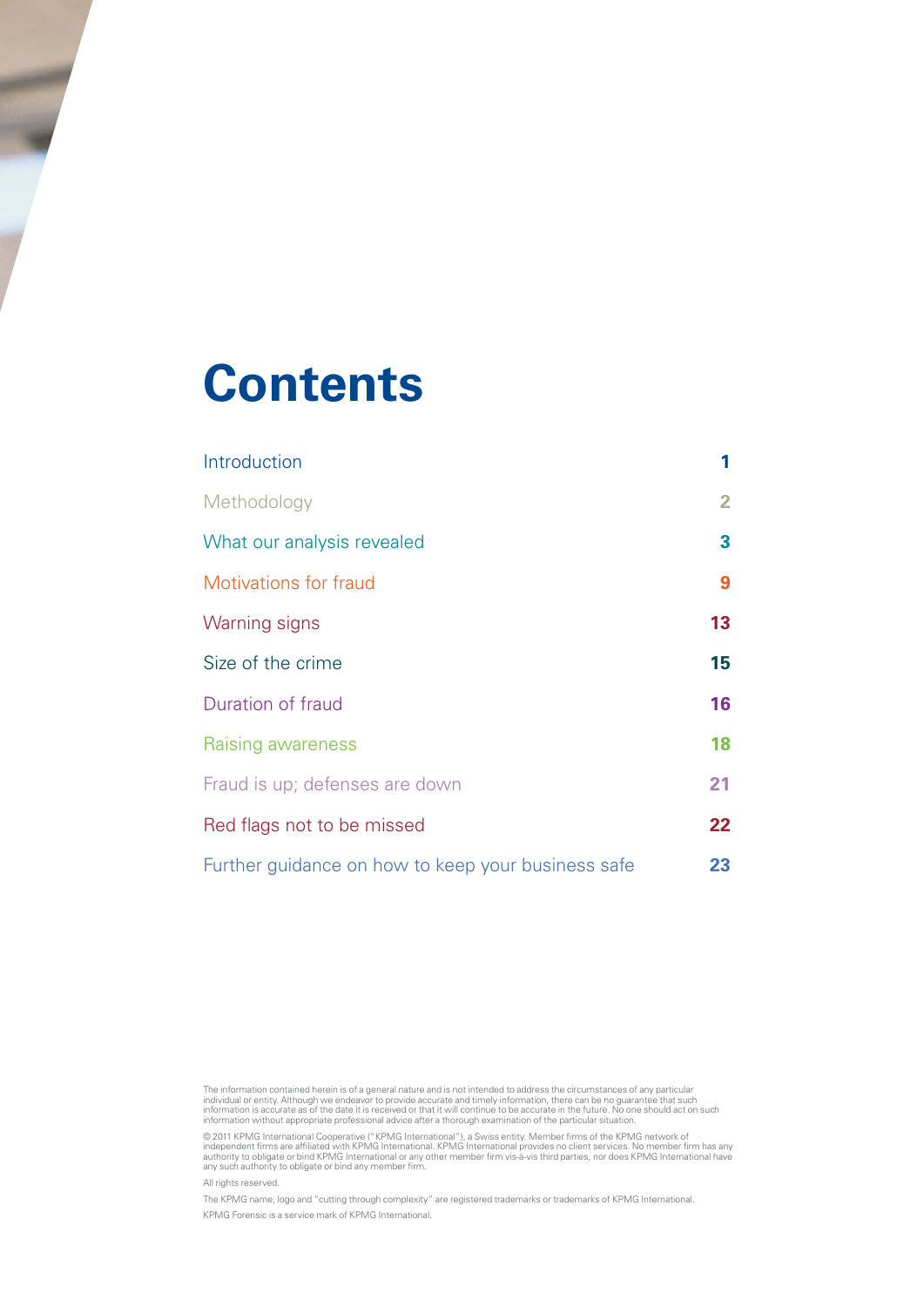# <span id="page-3-0"></span>**Introduction**

Who is the typical fraudster? Are there any defining features, traits, or behaviors that could help you to identify those individuals within your organization more likely to perpetrate fraud?



# **If only it were that simple**

KPMG's 2011 global analysis of fraud trends can help you to draw inferences. We have narrowed down the profile of a typical fraudster, based on scrutiny of actual instances of fraud, to help organizations like yours become more alert and responsive to fraud.

KPMG International's 2011 study follows our 2007 analysis of fraudulent behaviors within the Europe, Middle East, and Africa region (EMA). Our last report proved so popular that we have now extended our analysis worldwide. We have sought to identify patterns among individuals who have committed acts of fraud and contrasted the value and duration as well as many other characteristics.

Our research is based on 348 actual fraud investigations conducted by KPMG member firms in 69 countries. While it includes some high-profile reported cases of fraud, for the most part, these investigations were not publicized. The sample is very broad in the size and scope of fraud committed and is far-reaching in terms of the sectors and geographies covered.

# **Here is what we found out about the typical fraudster:**

- Male
- 36 to 45 years old
- Commits fraud against his own employer
- Works in the finance function or in a finance-related role
- Holds a senior management position
- Employed by the company for more than 10 years
- Works in collusion with another perpetrator

As in 2007, unsurprisingly, the overriding motivation for fraud is personal greed, followed by pressures on individuals to reach tough profit and budget targets. The survey highlights, more importantly, how weakening control structures make the opportunity to commit fraud easier. Organizations should take some of the blame. For them, it is time to consider how they contribute to fraud when failing to detect or respond to lapses or gaps in controls, or by setting overly onerous targets.

Read on to find out more about the potential fraudsters. Discover which "red flags" to look out for and how to implement more effective measures to manage the prevention and detection of fraud and your response to it.

# **Phillip D. Ostwalt**

Global and Americas Investigations Network Leader

### **Richard Powell**

EMA Investigations Network Leader

# **Mark Leishman**

ASPAC Investigations Network Leader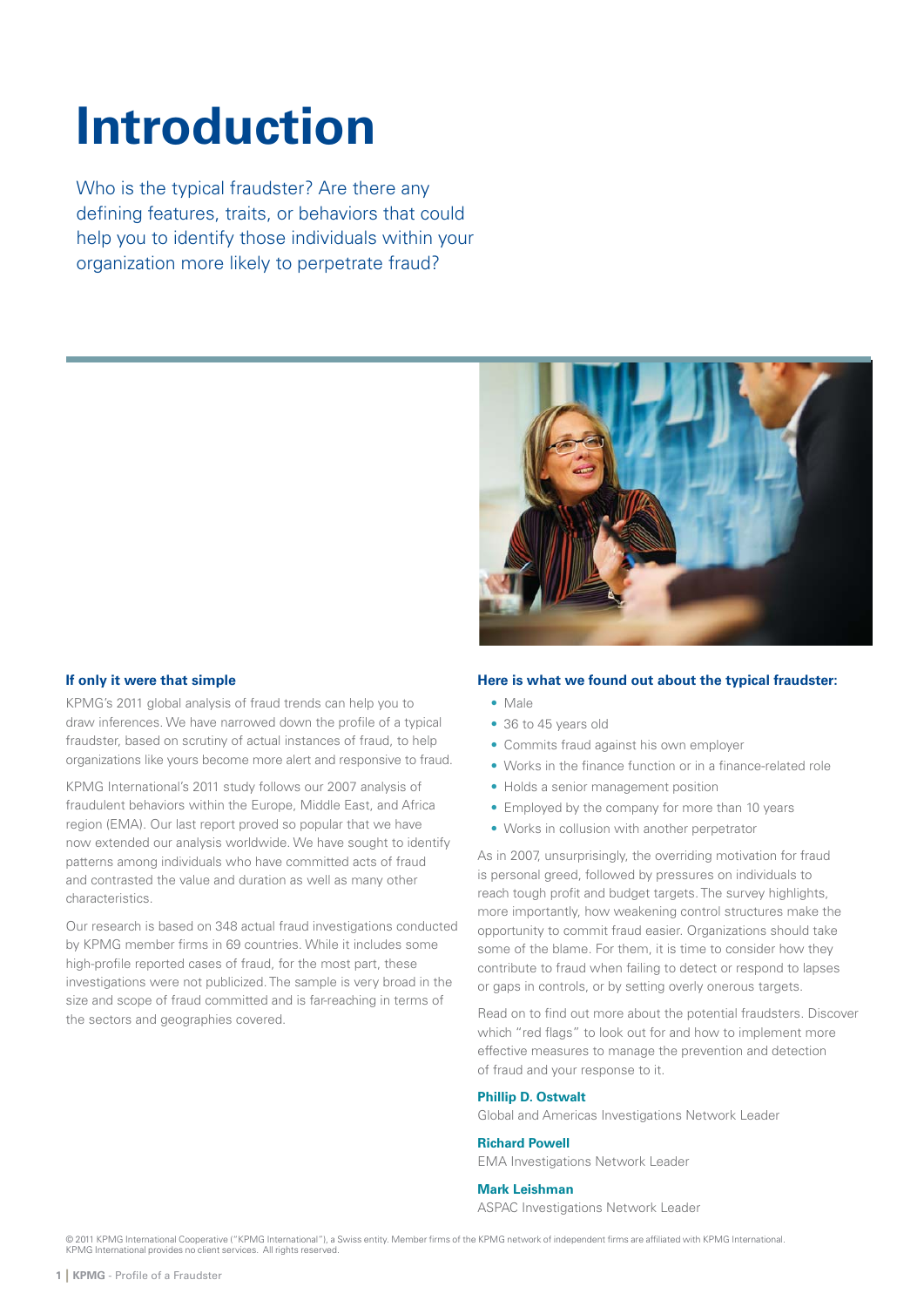# <span id="page-4-0"></span>**Methodology**

KPMG gathered data and details from fraud investigations conducted by our firms' forensic specialists in EMA. the Americas, and Asia Pacific from January 2008 to December 2010. In all, 348 cases from 69 countries were analyzed.



## **White collar crimes**

From the thousands of fraud investigations conducted by KPMG Forensic<sup>SM</sup>, data has been collated relating to a sample comprising "white collar" crimes with a clear perpetrator. The frauds included in this analysis comprise material misstatement of financial results, theft of cash and/or other assets, abuse of expenses, and a range of other fraudulent acts.

Excluded from the sample are frauds considered to be of no material value, acts of misconduct or those where fraud could not be substantiated during the investigation, as well as cases lacking sufficient detail.

## **The analysis identifies:**

- Fraudster profiles and details of more common types of fraud
- Conditions that tend to enable fraud
- Typical follow-up actions by organizations impacted by fraud

The findings in this report are contrasted, where possible, with our 2007 analysis to highlight shifts in patterns and to provide some perspective on emerging trends and behaviors.

This report does not reveal the names of parties involved, in order to protect confidentiality. Many of the cases included here did not reach the public domain; others reported only headline details of the fraud. This is fairly typical in our experience.

All monetary values are expressed in U.S. dollars.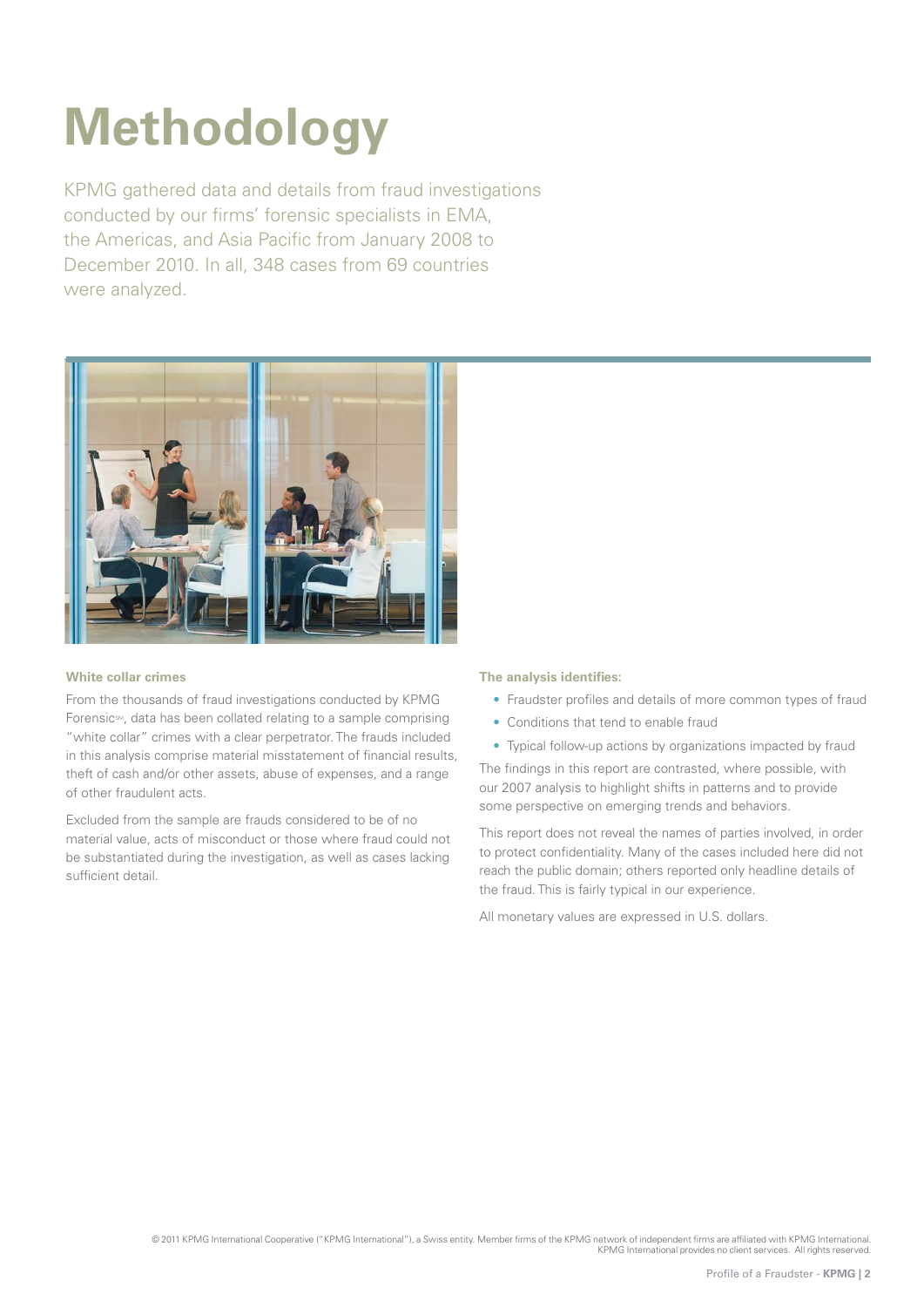# <span id="page-5-0"></span>**What our analysis revealed**

Typically, a fraudster is perceived as someone who is greedy and deceitful by nature. However, as this analysis reveals, many fraudsters work within entities for several years without committing any fraud, before an influencing factor–financial worries, job dissatisfaction, aggressive targets, or simply an opportunity to commit fraud–tips the balance. Here's what we found.



### **Individual profile**

### Age

Our survey finds that the typical fraudster is between the ages of 36 and 45. This group rose from 39 percent of cases in 2007 to 41 percent in 2011. This is closely followed by a group accounting for 35 percent of fraudsters who were between 46 and 55 years old.

### Gender

While men were found to be more likely perpetrators of detected fraud (85 percent in 2007 and 87 percent in the 2011 analysis), women in the Americas (22 percent) and Asia Pacific (23 percent) are almost three times more likely to be involved in fraud than in EMA (8 percent). This might be due, perhaps, to fewer women in senior positions in "old Europe" and Africa compared with other regions of the world.

The survey's finding that men commit more fraud than women seems a reflection on the gender make-up of companies generally. The gender gap in fraud perpetration may reflect women's under-representation in senior management positions and, as a consequence, fewer opportunities to commit fraud.

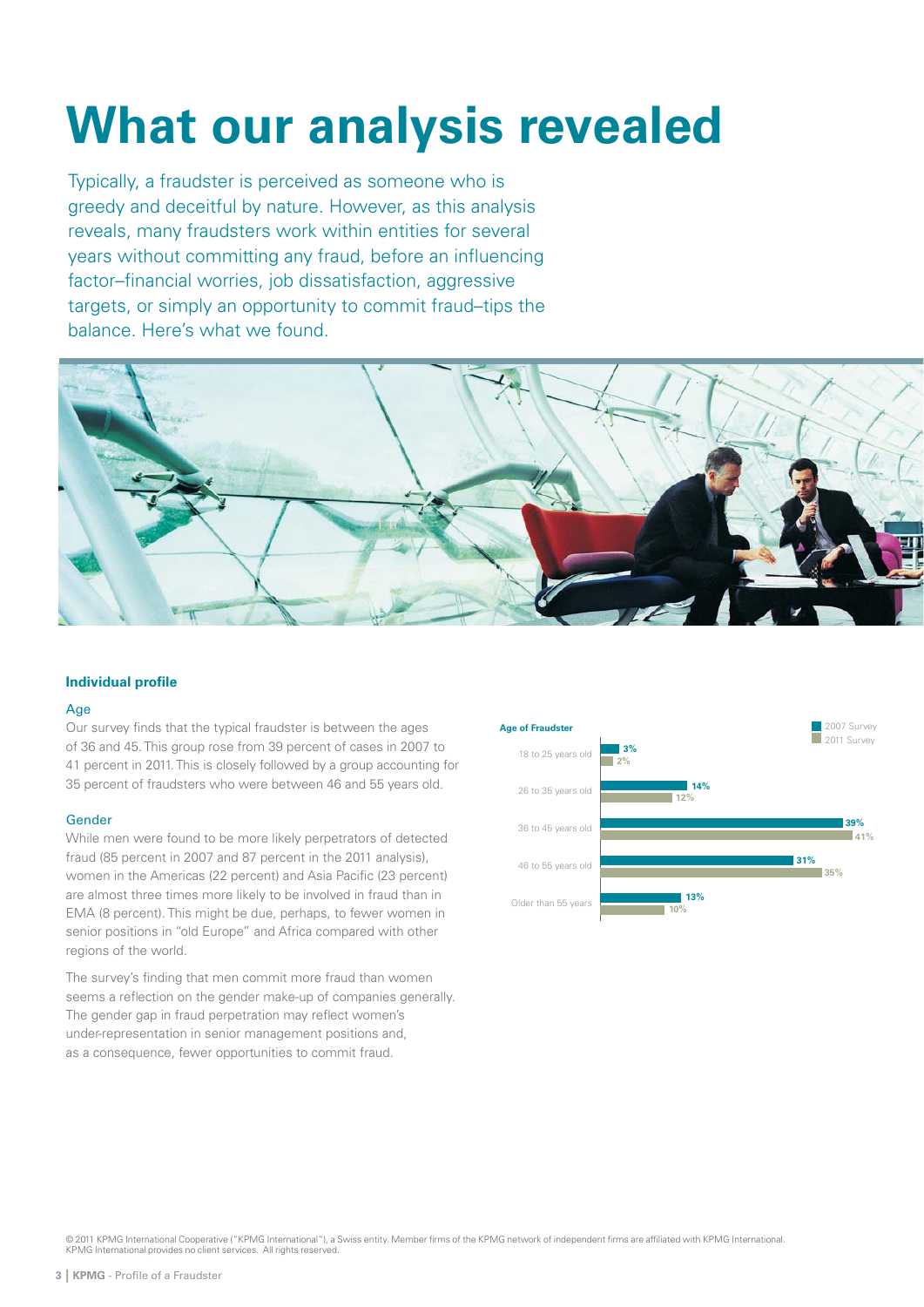

#### **Rank within the organization**

Within the fraud matters we analyzed, we found the people most often entrusted with a company's sensitive information and able to override controls are statistically more likely to become perpetrators. This is borne out by survey evidence that senior management is more frequently implicated in fraud than junior staff.

In 2007, the EMA survey found that 49 percent of all fraudsters held senior management positions. While senior managers remain the most likely fraudsters according to the 2011 analysis, the overall percentage fell to 35 percent. Conversely, however, board level perpetrators increased from 11 percent to 18 percent between 2007 and 2011.

#### **Where the fraudster works**

The survey finds that most people involved in committing fraud work in the finance function–36 percent in 2007 compared with 32 percent in 2011. Access to and responsibility for corporate assets, financial reporting, and credit lines all offer significant temptation and opportunity to commit and conceal acts of fraud.

After finance, fraudsters are most likely to work in the chief executive's/managing director's office (26 percent up from 11 percent in 2007) or in operations and sales (25 percent in 2011 down from 32 percent in 2007). Employees in the legal function continue to be the least likely perpetrators.

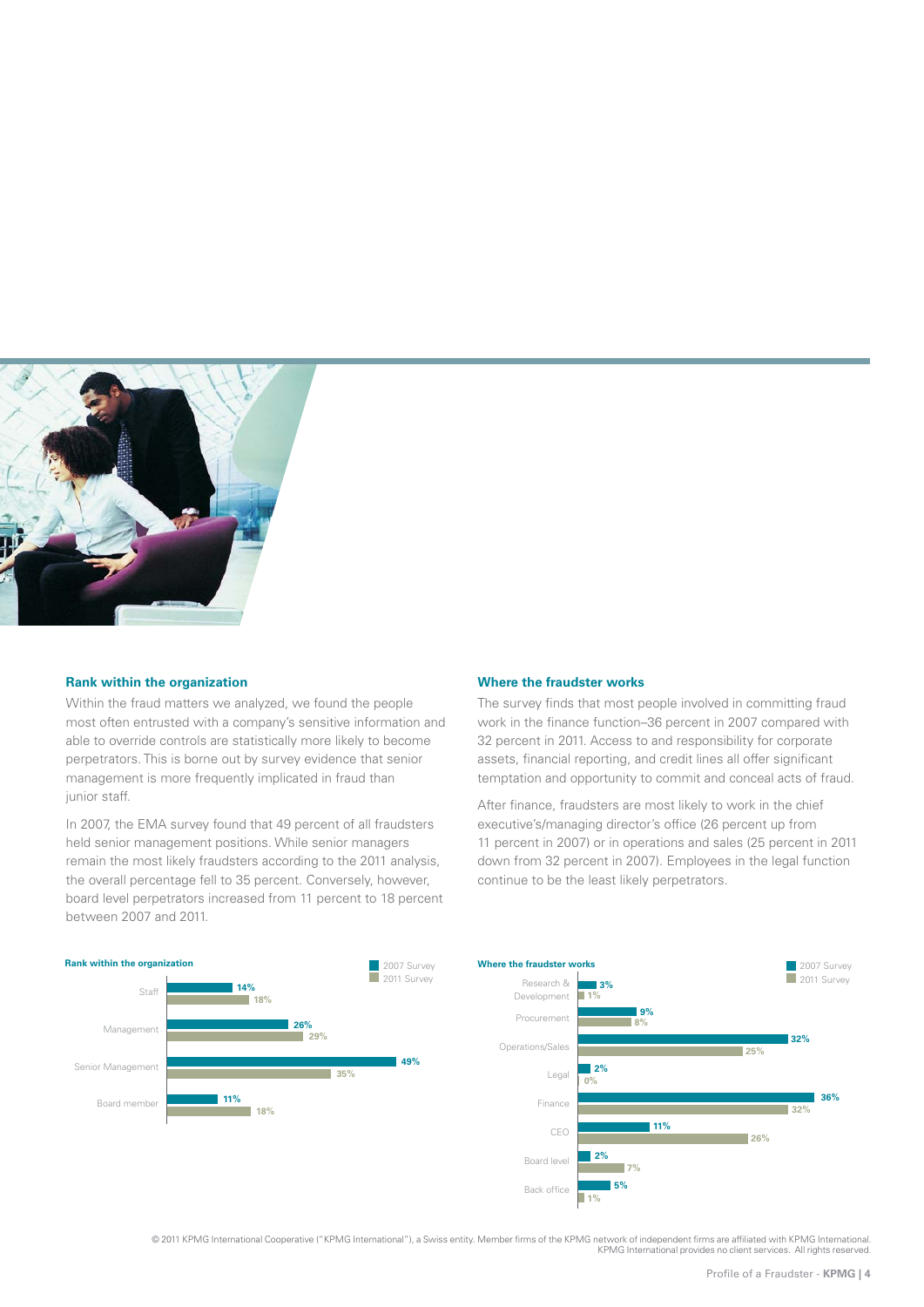# View from Central and Eastern Europe

# **How does the global survey reflect regional findings?**

"In Central and Eastern Europe (CEE), many multinational companies have tended to transfer trusted expatriate employees from the parent company into key financial positions at their subsidiaries in the region, to provide not only the necessary experience, but also to "police" the subsidiary from within the finance function. They act as whistleblowers, the initiators of investigations. Often they are further transferred from region to region as the company sets up new operations to ensure the ongoing integrity of the finance function," says KPMG's head of Forensic in CEE, Jimmy Helm.

The region therefore bucks the global trend. Fewer frauds occur within the finance function, while most are committed within sales and procurement. Collusion with third parties–clients and suppliers–is evident in many fraud cases in the region.

Helm comments: "Lack of trust in local regulatory and judicial systems often results in affording the perpetrators an opportunity to resign without the offense going to court or becoming public. Consequently HR references are unable to address the disciplinary issues, and poor background checking allows these fraudsters to re-enter the business community."

#### **Most interesting fraud investigation**

In 2010, the Forensic practice in CEE was engaged by a foreignlisted client to investigate irregularities at a subsidiary in CEE too small to warrant a separate financial audit. The investigation found that local management (the general manager and financial controller) falsified financial records for more than five years.

- Turnover was boosted (in some years by as much as 70 percent) by fictitious customer contracts, while payments were made to fictitious suppliers. Funds were continually recycled to create false revenue that kept the company going.
- The parent company invested further cash into the business under the illusion that it was operationally sound and securing contracts.
- Further funds were misappropriated for the personal use of the general manager and financial controller.
- The subsidiary had actually lost its license to trade in 2007 in a key market but had concealed this from the parent company.

The general manager and financial controller were dismissed and criminal and civil charges brought against them. The client further engaged KPMG to restate the subsidiary's financial records back to 2005, to support disclosures to the relevant stock exchange and to make appropriate financial adjustments to the parent company's financial statements.

Helm is responsible for KPMG's services in the 18 former Soviet-bloc countries. Based in Prague in the Czech Republic for the past 11 years, he was formerly a senior prosecutor of white-collar crimes in the High Courts in South Africa. Helm has 17 years' experience in leading fraud, misconduct, and bribery/corruption investigations. In addition to heading up investigations, he advises clients on fraud risk strategies and on anti-bribery and corruption initiatives.

**Contact Jimmy Helm:**  +420 222 123 430 [jhelm@kpmg.com](mailto:jhelm@kpmg.com)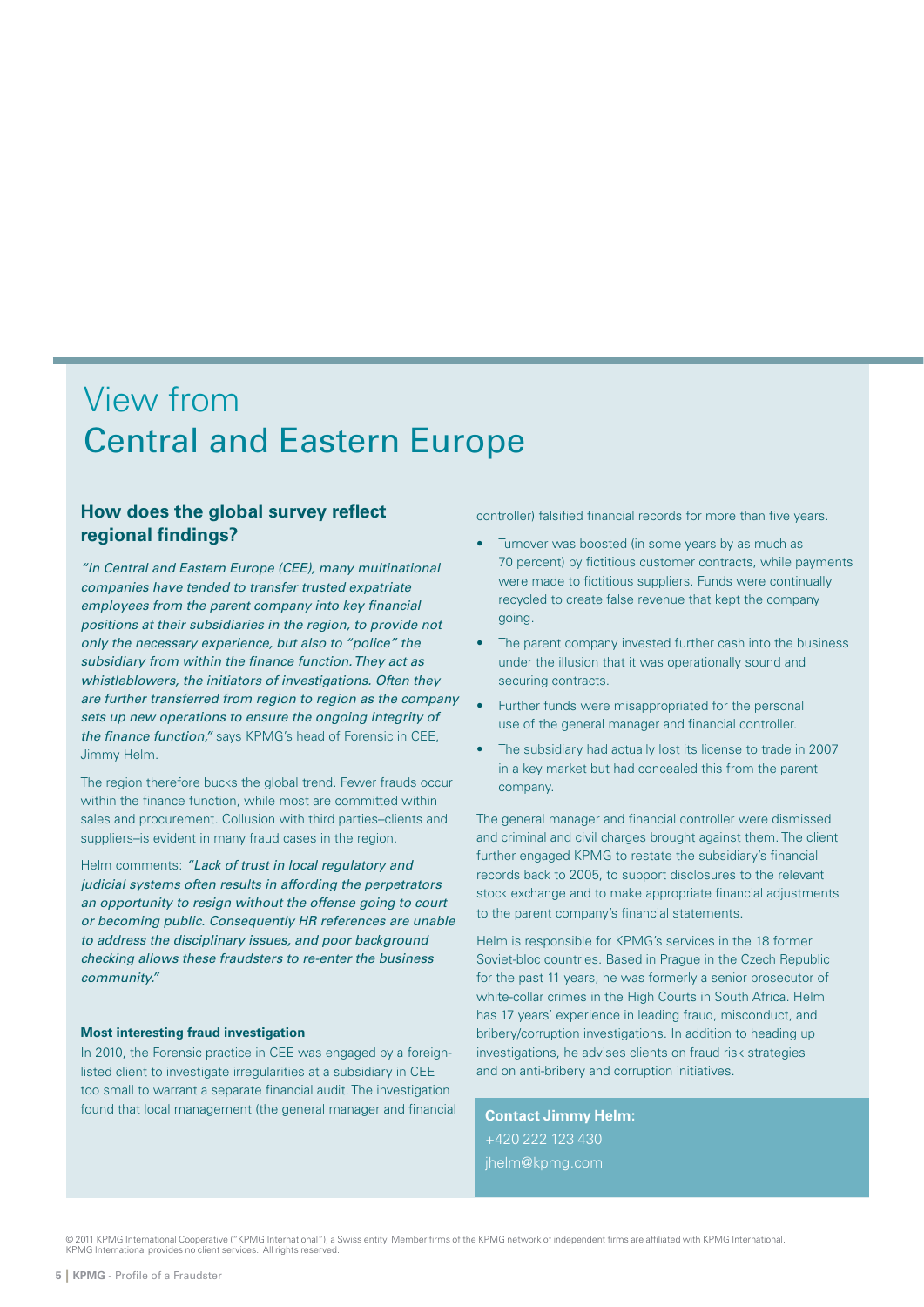"Lack of trust in local regulatory and judicial systems often results in affording the perpetrators an opportunity to resign without the offense going to court or becoming public."

comments Jimmy Helm



### **Time at the organization**

In 2007, 36 percent of fraudsters were likely to have worked at a company for between three and five years before detection of the fraud. In 51 percent of cases, they worked at the company for more than five years and, in 22 percent of cases, for more than ten years.

In 2011, the analysis shows an increase in the detection of fraud among longer-term employees. It reveals that 60 percent of fraudsters worked at the company for more than five years before the fraud was detected, while 33 percent of fraudsters worked there for more than ten years.

Given that fraudsters usually work for their employer for over five years before discovery, whereas the average fraud has occurred for just over three years by the time of its discovery, it is plausible that those who commit fraud often do not join organizations with the intent to commit fraud. However, changes in personal circumstances or pressures to meet aggressive work targets may influence the onset of fraudulent activity. They may then commit fraud once they have their feet comfortably under the table, when they have gained the trust and respect of colleagues and have identified weak controls and opportunities to exploit the business.

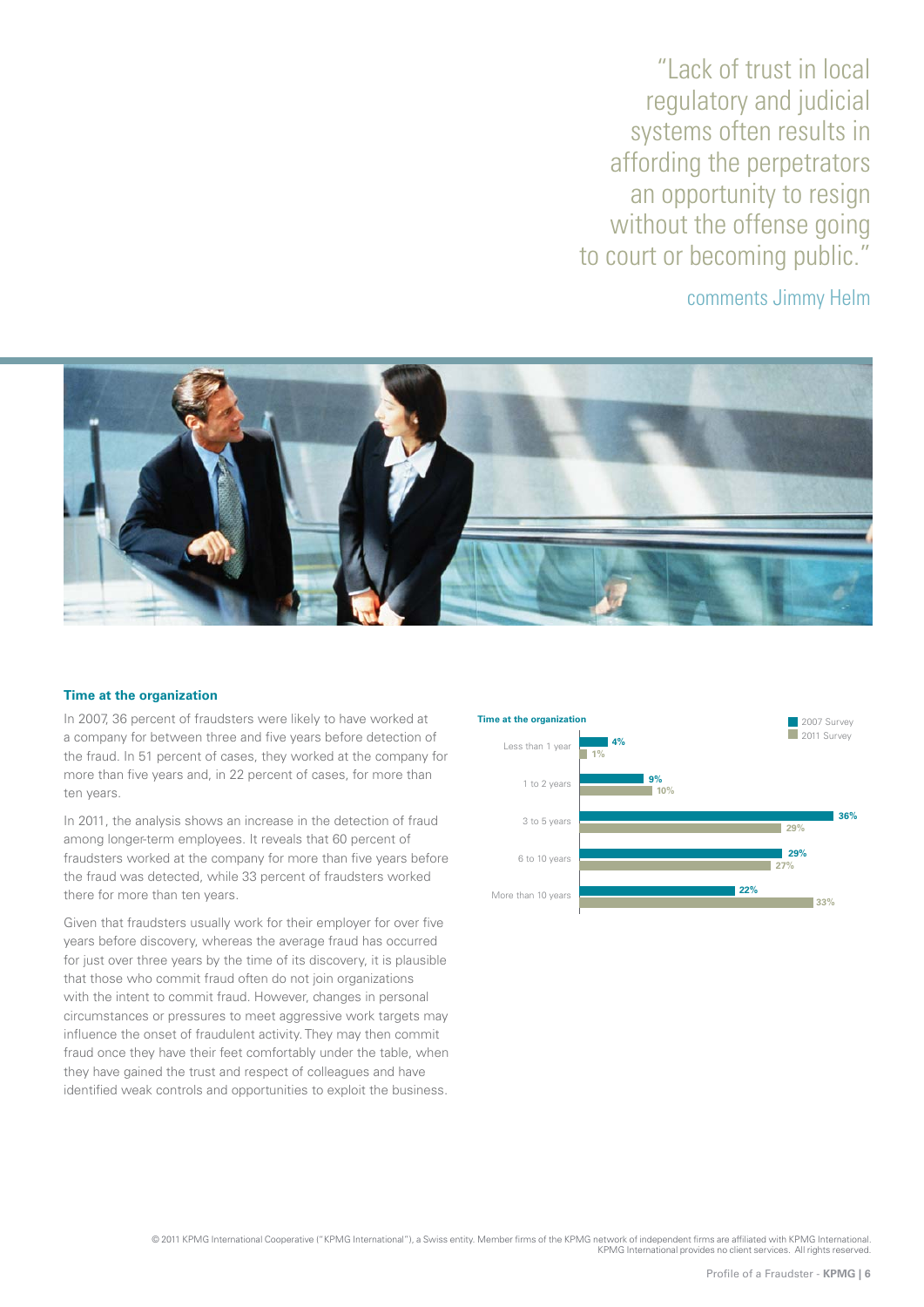"Organizations need to recognize that fraud does happen. With a robust compliance program and protocols for prevention, detection, and response, they will be better able to deal with it and move on."

explains Graham Murphy

# View from the United States

# **How does the global survey reflect regional findings?**

In the United States, the archetypal fraudster closely mirrors the profile identified in the global survey: male, senior executive, long-term employee. "We find the higher the level of executive, the greater the value of the fraud. Greater oversight responsibility often offers greater opportunity for bigger frauds," explains Graham Murphy, who heads up KPMG's Forensic Services practice in the U.S. firm's Midwest region.

Detection of fraud involving collusion with outside parties has increased significantly in U.S.-based companies in recent years. Murphy attributes this in part to anti-bribery and corruption initiatives–notably the Foreign Corrupt Practices Act (FCPA)– and task forces designed to clamp down on misconduct. "More and more of these cases are coming to light because of increased enforcement capabilities," he explains. "Corporate America is becoming very focused on this issue as companies build out their compliance programs and enhance their awareness of and responses to fraud and misconduct."

As fraudsters are often one or two steps ahead of compliance programs, Murphy stresses the need for organizations to understand their vulnerabilities, to patch holes in their defenses when detected, and to look proactively for red flags and other indicators of fraud.

"Organizations need to recognize that fraud does happen. With a robust compliance program and protocols for prevention, detection, and response, they will be better able to deal with it and move on."

#### **Most interesting fraud investigation**

At a U.S. financial institution, a larger-than-life chief executive surrounded himself with an inner circle of "yes men". The fraud, which involved subterfuge and complex bundling and unbundling of loans and transactions to make bad loans appear good, was exposed in part by the dwindling value of collateral and related property values in an eroding economy.

The investigation quickly uncovered conflicting stories told by the CEO's inner circle and the people working with the loans and customers. This case illustrates, in particular, how dominant and bullying behavior can coerce others to participate in fraudulent activity.

Lessons are learned from investigations such as this. Increased knowledge, and tools developed to uncover such schemes, can be transferred to other financial institutions to seek out proactively weaknesses in their internal processes and controls so that they can fortify their own compliance programs. Specifically, tools have been developed to provide better insight into loan portfolios and more proactive identification of bad loans and potentially fraudulent activity.

Following a period of regulatory oversight, another financial institution took over certain of the bank's assets.

Graham Murphy leads the U.S. firm's Midwest Forensic practice. Since 1991, his experience crosses Europe, Asia, and North and South America and includes financial investigations involving earnings manipulation, accounting irregularities, theft and misappropriation of assets, and conflict-of-interest issues. He has provided testimony to the Securities & Exchange Commission (SEC) and has appeared as an expert witness in fraud cases.

**Contact Graham Murphy:**  +1 312 665 1840 [grahammurphy@kpmg.com](mailto:grahammurphy@kpmg.com)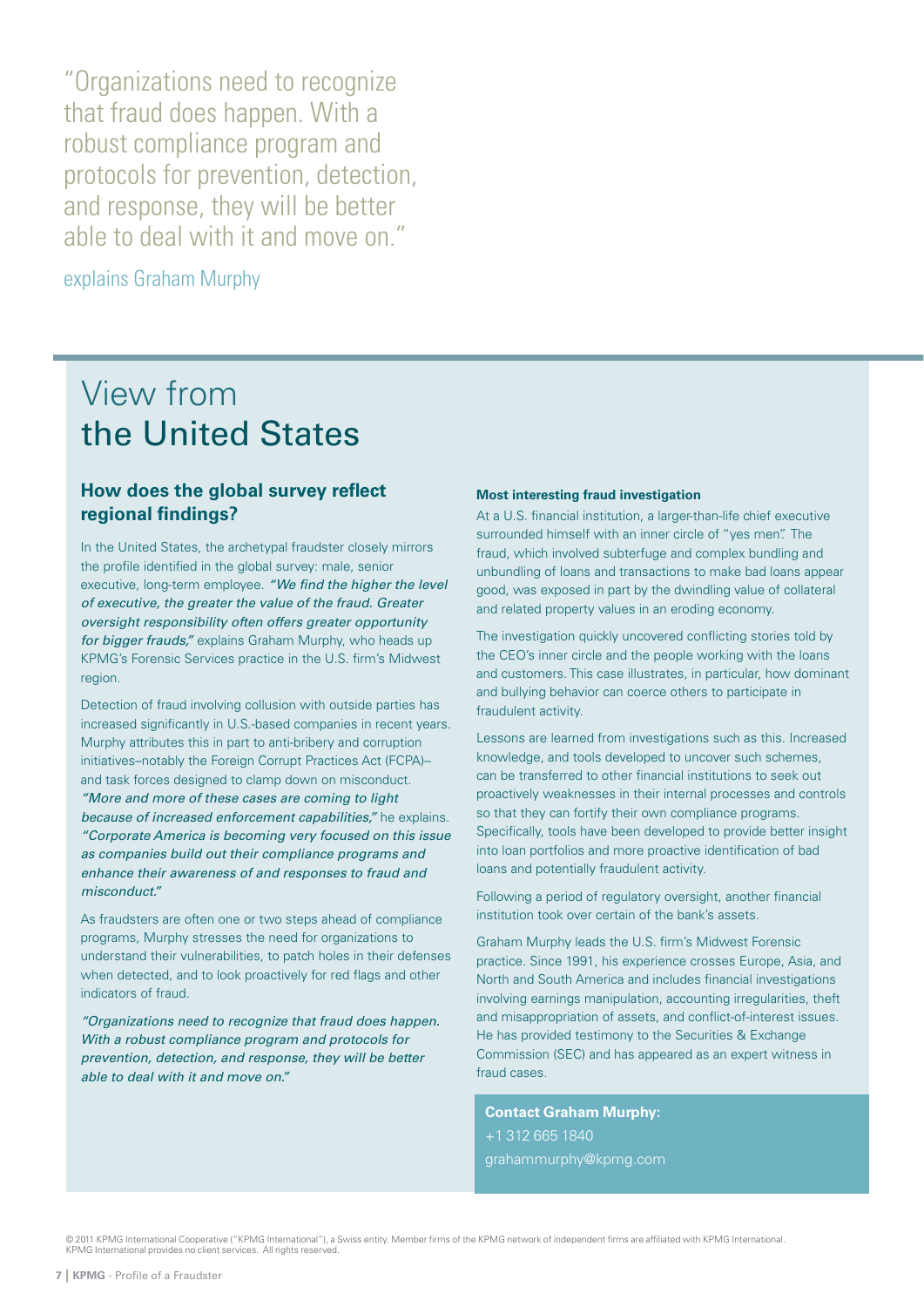# "We find that most fraud continues to be committed at senior and middle-management levels."

explains Anne van Heerden

# View from Switzerland

# **How does the global survey reflect regional findings?**

"We find that most fraud continues to be committed at senior and middle-management levels," says Anne van Heerden, head of Forensic at KPMG in Switzerland. "More frequently, collusion with external parties is also evident– notably among suppliers who over charge for their services and give a kick-back to the internal perpetrator."

Switzerland is renowned for its financial services industry and it is here where many fraudsters operate. "Fraudsters attempt to extract money from dormant accounts or they assume the identity of a customer to trick advisers into making payments or transfers. Often this involves the collusion of an external party with an internal ally," explains van Heerden.

Family offices in Switzerland are also becoming targets for fraudsters. Submissions of fraudulent invoices by suppliers, or flawed investment activities, are among the most typical frauds. Perpetrators tend to be employees and outside agents such as investment advisers rather than family members.

### **Going solo or in collaboration?**

In 2007, 69 percent of perpetrators were employed by the organization they defrauded. This rose massively to 90 percent in the 2011 global survey.

There has also been a dramatic increase in the likelihood of collusion–almost doubling from 32 percent of perpetrators in 2007 to 61 percent in 2011. By definition, collusive activity is harder to detect as it involves circumvention of the control system by two or more parties.

Where colluding parties are external to, rather than employed by, the defrauded entity, these are most commonly suppliers (48 percent) and customers (22 percent), according to the 2011 analysis. Consultants and sub contractors make up the majority of the balance.

In parts of EMA, the analysis reveals a more marked pattern of collusion between employees and suppliers of the victim organization than elsewhere in the world.

# **Most interesting fraud investigation**

KPMG in Switzerland is helping to resolve a case involving an individual who invested heavily into a business for more than ten years. When he failed to receive dividends and returns on his investment and needed to make tax declarations, he hired KPMG to undertake a high-level audit.

"The client had been led to believe that he was one of a number of investors. However it soon became apparent that he was the sole creditor to the business. His investments were certainly not working for his benefit" explains van Heerden. "That is when KPMG Forensic became involved. The fraudsters had siphoned off the client's money over a number of years to fund their extravagant lifestyles."

Anne van Heerden is head of Forensic, Risk and Compliance at KPMG in Switzerland. Working with KPMG since 1986, he has led many national and international economic crime investigations across several industry sectors. His cases include procurement fraud, manipulation of financial statements and other financial irregularities, tax fraud, bribery, as well as misuse of position and funds, often across multiple borders.

**Contact Anne van Heerden:**  +41 44 249 31 78 [annevanheerden@kpmg.com](mailto:annevanheerden@kpmg.com) 

Interestingly, the survey finds that male perpetrators (64 percent) are almost twice more likely to collude than women (33 percent). After taking account of male dominance in the perpetrator group, collusive females account for just 4 percent of activity. Perpetrator groups are most typically all-male or mixed gender.

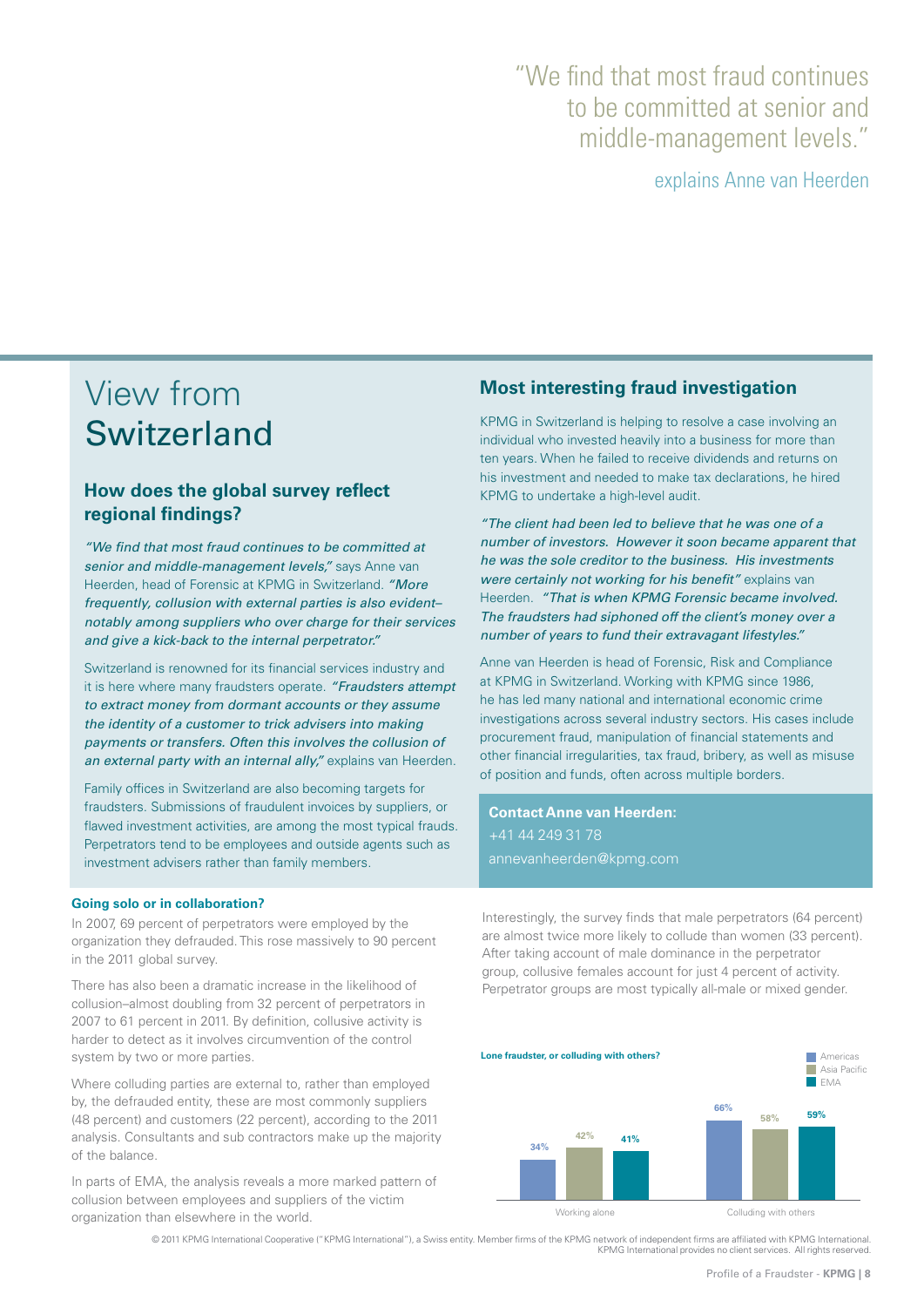# <span id="page-11-0"></span>**Motivations for fraud**

The desire for personal financial gain, directly or indirectly, continues to be the biggest driver of fraud according to the survey.



#### **Greed and work pressures**

Attempts to conceal losses or poor performance (possibly due to pressures to meet budgets and targets, to enhance bonuses, or to safeguard against loss of employment) provide motivation for many frauds, notably those involving the misreporting of results.

Misappropriation of assets, notably due to embezzlement and procurement fraud, accounted for 43 percent of the frauds surveyed in 2011. This echoes the findings in 2007. In second place is fraudulent financial reporting, which again raises concerns about the pressures placed on management to achieve targets.

Companies that fall victim to misreporting and other types of fraud should consider whether they set too onerous targets and exert excessive pressure on employees to achieve them. Faced with criticism about underperformance or concerned by the threat of a reduced bonus or loss of employment, staff might be tempted to hype up their performance by misstating results or to guard against potential financial hardship by defrauding the business.

There tends to be less fraud in companies that make intolerance of fraud part of the corporate culture and which set realistic and achievable targets for employees. It is important, however, that the corporate culture is cascaded across the organization by management who act, at all times, in accordance with the corporate values.

Entities, though they can control their own cultures, are subject to outside influences on employees. In particular, organizations should be mindful of the impact of mounting personal financial pressures on employees due to the global economic crisis. In more austere times, formerly trustworthy employees affected by adverse changes in their personal circumstances might be more tempted to commit fraud when they spot an opportunity.

Given that in the frauds we analyzed that it took, on average, nearly three and a half years between fraud inception and detection, it seems that there may be a significant increase in newly detected cases over the next few years due to current and recent increased financial hardship.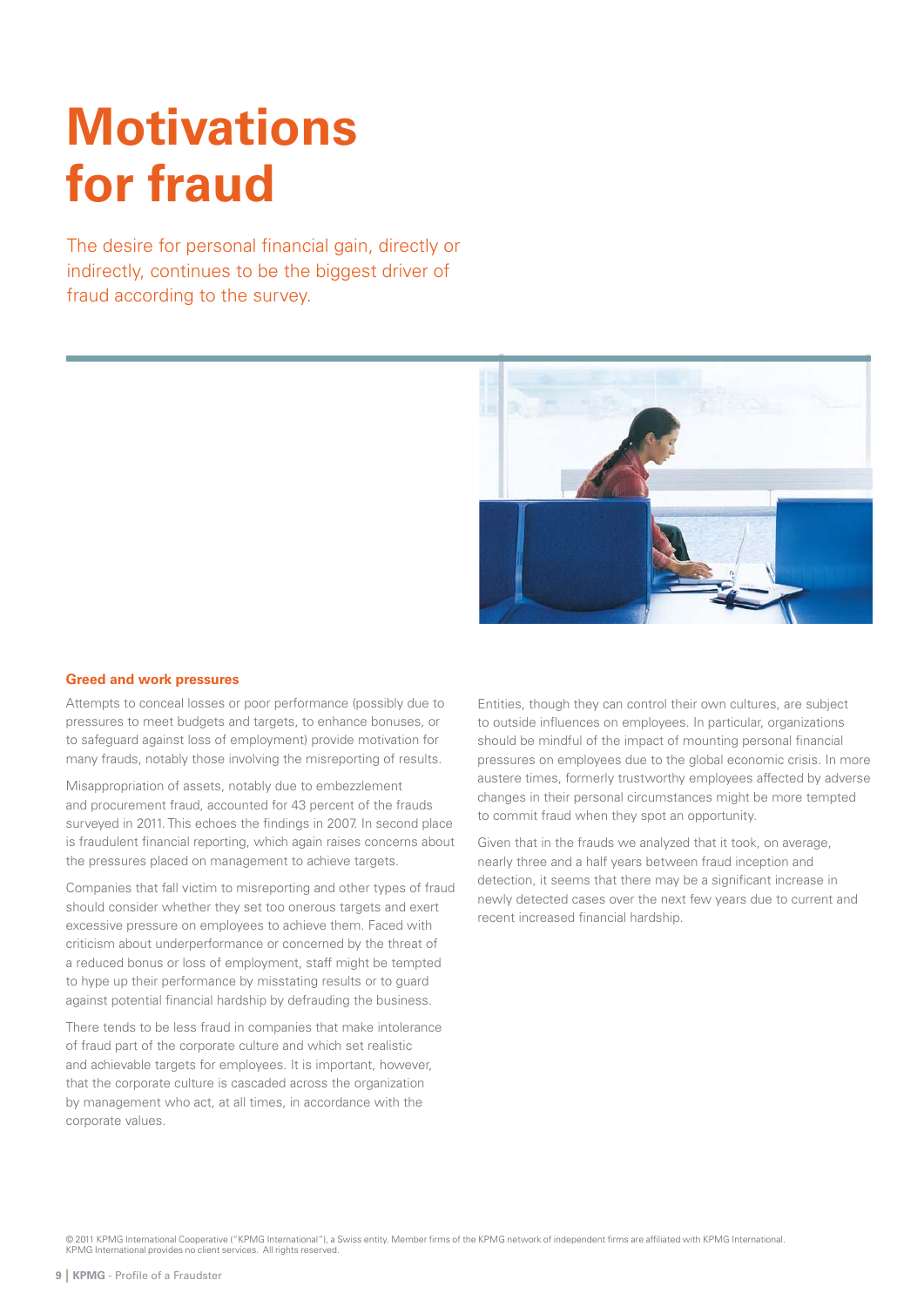One of the most significant findings of this survey is the very large increase in cases involving the exploitation of weak internal controls by fraudsters – up from 49 percent in 2007 to 74 percent in 2011.



#### **Gaps in defenses**

One of the most significant findings of this survey is the very large increase in cases involving the exploitation of weak internal controls by fraudsters–up from 49 percent in 2007 to 74 percent in 2011.

The difficult economic climate may be partially to blame. Tighter budgets are forcing some companies to cut costs in their control environments. Less robust controls, and fewer resources to monitor controls, allow for greater exploitation by fraudsters. Although necessary to preserve profits, such cost cutting should be balanced with effective risk management.

Many frauds continue to be exposed by formal or informal whistleblowing mechanisms. In 2007, companies were alerted to fraud by whistleblowers in one-quarter of cases, with complaints from customers or suppliers accounting for a further 13 percent. In 2011, formal internal whistleblower reports accounted for 10 percent of detections while anonymous tip-offs were responsible for uncovering 14 percent of frauds. A further 8 percent of frauds were identified due to customer or supplier complaints while 6 percent came in response to issues raised by third parties, including banks, tax authorities, regulators, competitors, or investors.

That one in seven frauds is now discovered by chance puts question marks over the effectiveness of controls and management review at detecting and preventing fraud. In 2007, 8 percent of frauds were discovered by accident, rising to 13 percent in 2011. The upshot is that companies seem to depend increasingly on the good consciences of staff or third parties, on accidental discovery or, in a few cases, on confessions, to identify potential fraud. In aggregate, these methods account for detection in just over half of the frauds in the 2011 survey.

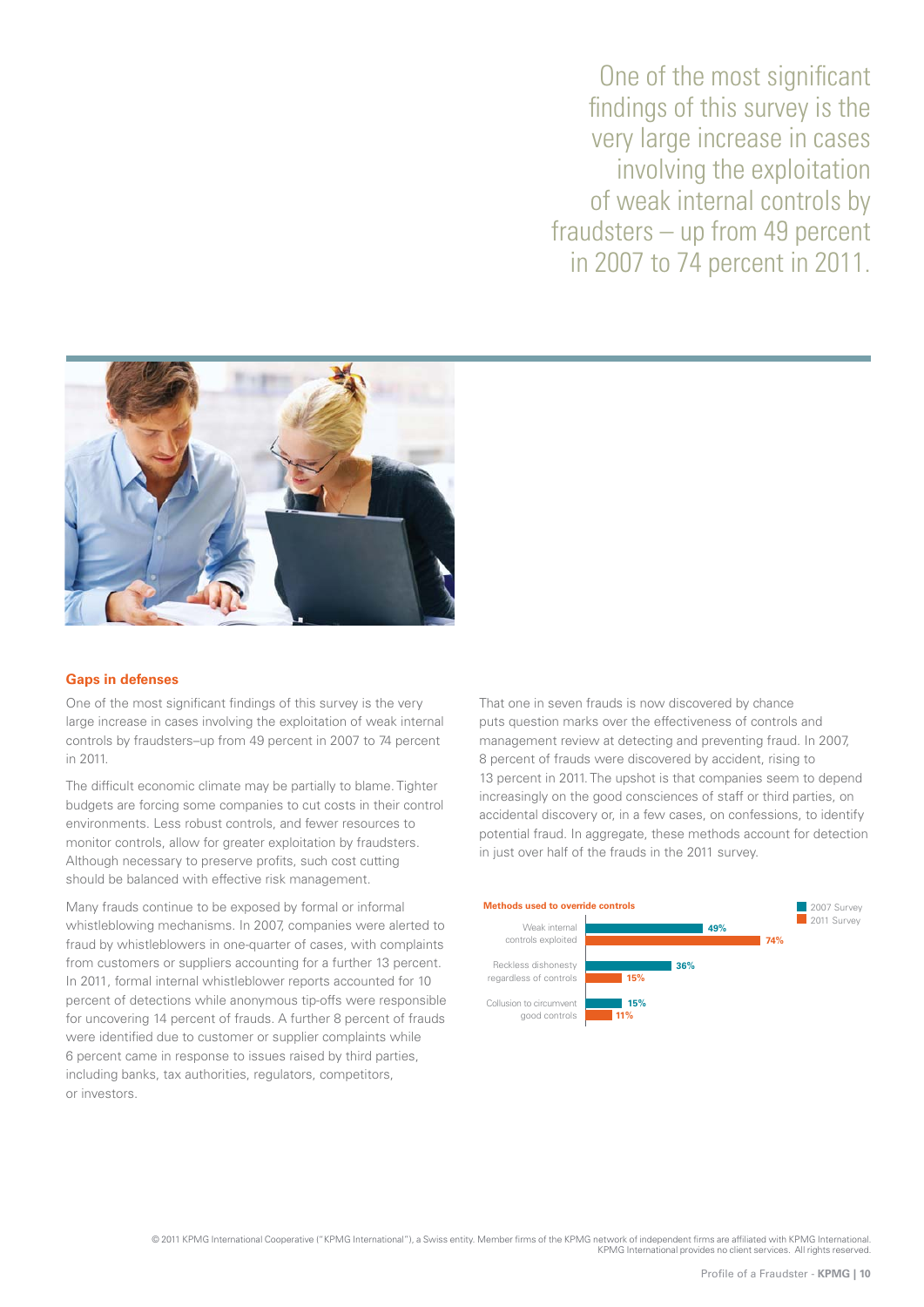

It is highly likely, therefore, that many known instances of fraud go unreported. This may be due to staff's unwillingness to report colleagues, to third parties' reluctance to make a complaint, or because individuals conclude it is unnecessary to raise a particular issue. Individuals often argue that it is not their place to provide tip-offs; others fear repercussions, such as the loss of their job, especially where the fraud involves line or senior managers or board members.

Globally, there are moves to create more formal frameworks to promote whistleblowing. Such initiatives are intended to create more secure environments in which to tip-off. In the United States, for instance, the Dodd-Frank Act (2010) intends to award whistleblowers a bounty worth between 10 percent and 30 percent of fines levied for financial misconduct. In some parts of the world, there are long-standing protections for whistleblowers. In the United Kingdom, for example, the Public Interest Disclosure Act (1998) protects workers who blow the whistle where there is reasonable belief that a crime has been committed.

Such incentives and protections can be helpful, but the fact remains that informal or formal whistleblowing should not be relied upon as principal detection tools.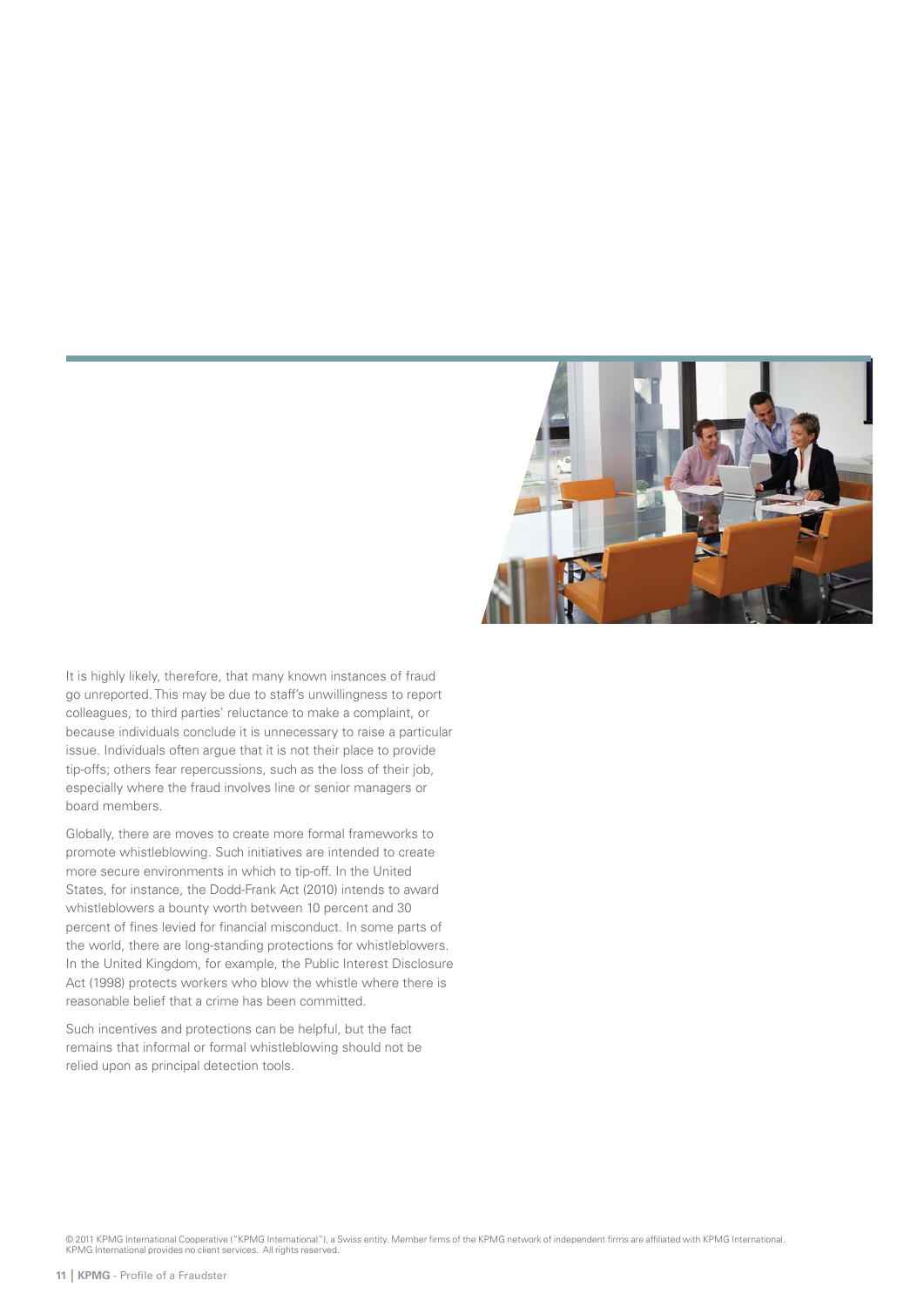"Initial red flags are now raised more frequently than ever before, yet responses to these early warning signs have fallen significantly. "

# says Richard Powell

# View from **FMA**

# **How does the global survey reflect regional findings?**

Causing concern in EMA is the relative infrequency with which formal control environments and management oversight detect fraud.

Richard Powell leads KPMG's Investigations Network in the EMA region. "Many of the frauds I've investigated in the past few years have come to light due to formal or informal whistleblowing reports," he says. "Very few, by contrast, are discovered as a direct consequence of management, internal, or external audit review."

The importance of annual fraud risk assessments cannot, in Powell's view, be underestimated. "Properly conducted and focused risk assessments are an opportunity to identify areas where there are enhanced fraud risks but ineffective or missing controls. Remedial action can then be taken to close the gap and to mitigate the risk of fraud."

Although companies in EMA have opportunities to stop fraud before it escalates, red flags are often misunderstood or inappropriately actioned. The fraud typically lasts longer, losses accumulate, and the costs associated with remediation increase. "Perhaps the most damning finding of the survey is that initial red flags are now raised more frequently than ever before, yet responses to these early warning signs have fallen significantly. Every ignored red flag is potentially a missed opportunity to stop fraud."

#### **Most interesting fraud investigation**

A recent whistleblower case in EMA highlighted precisely why companies should create a culture in which individuals feel empowered to raise concerns.

An employee only blew the whistle on a manager when he perceived that disregard of health and safety procedures had endangered the life of a colleague. It emerged, in the course of the investigation, that the individual had also been aware of financial impropriety by the same manager for more than a year. He failed to report those concerns until the health and safety issue tipped the balance. In his opinion, the health and safety issue was a serious matter to be addressed, while the financial fraud was "only company money".

This whistleblower's response suggests that financial impropriety was lower on his radar in terms of illegal or inappropriate activity. Only by raising the profile of what constitutes impropriety, by creating a culture that is intolerant of fraud and where employees feel able to raise concerns– regardless of their nature–can such reporting mechanisms become effective deterrents against fraud.

Richard Powell leads KPMG's Investigations Network in the EMA region. An experienced forensic partner, specializing in fraud and impropriety, Powell also advises KPMG firms' public and private sector clients on project and program controls, performance improvement, and contract compliance on major construction and infrastructure projects.

**Contact Richard Powell:**  +44 161 246 4044 [richardfa.powell@kpmg.co.uk](mailto:richardfa.powell@kpmg.co.uk)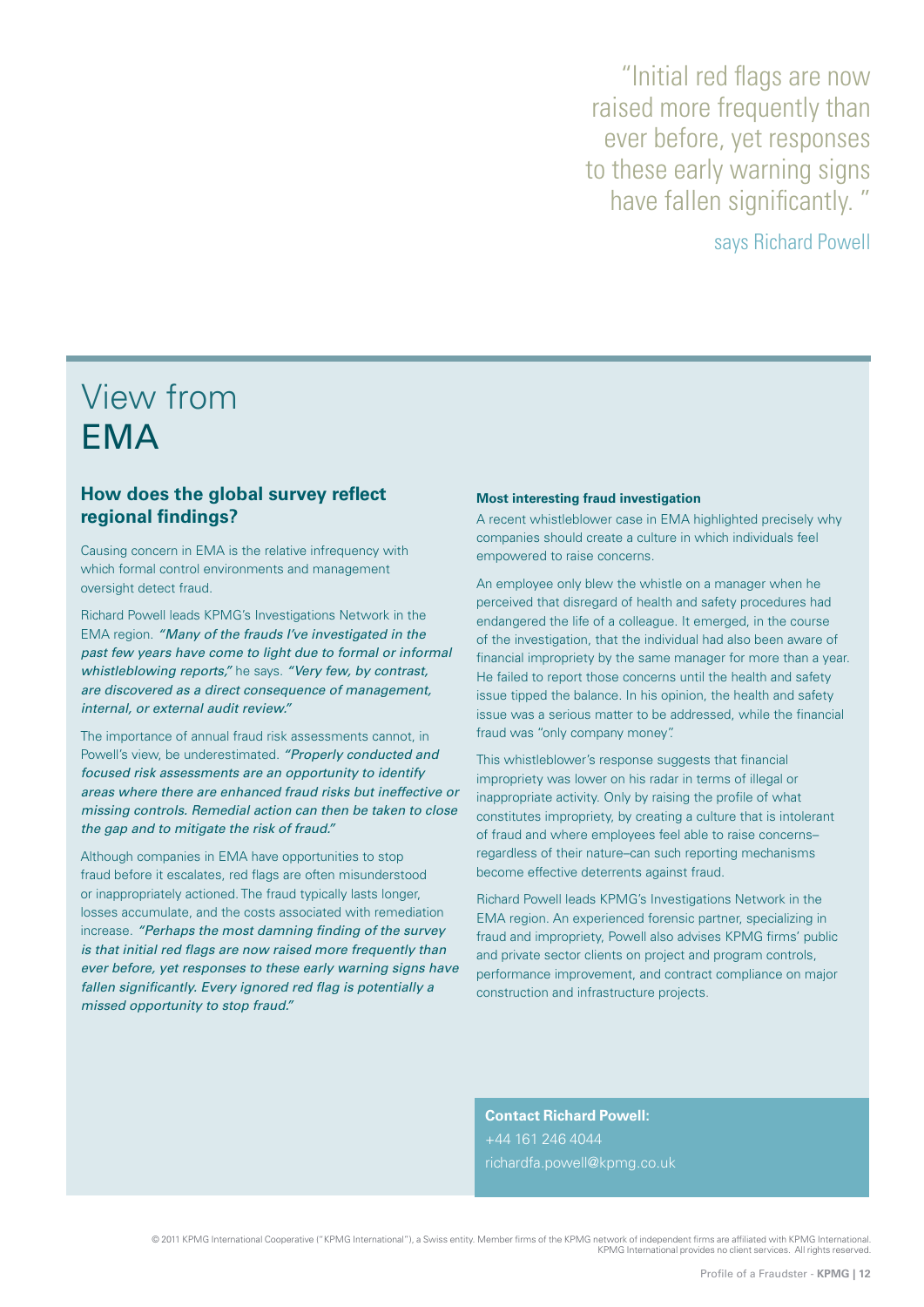# <span id="page-15-0"></span>**Warning Signs**

A red flag is an event or set of circumstances that ought to alert an entity to the presence of risk. Within the organization, individuals need to be alert to red flagswhat to look out for, how to respond, how to follow-up. By responding appropriately to red flags, fraud can be detected sooner and, in some cases, prevented altogether.



But how often is anything done about a red flag? The number of fraud cases preceded by a red flag rose to 56 percent of cases in 2011, from 45 percent in 2007. However, instances where action was taken following the initial red flag fell massively. Just 6 percent of initial red flags were acted on in the 2011 analysis, compared with almost one-quarter (24 percent) in 2007.

Companies are failing to read and to act quickly on the warning signs. Ignored red flags are a license for perpetrators to carry on operating and a missed opportunity for the business to detect or prevent fraud and to reduce losses and associated costs. Find out which ones your organization needs to address in our guide to red flags on page 22 of this publication.

Rarely is an act of fraud a one-off. With financial statement fraud, for instance, fraudsters often make multiple transactions to cover their tracks. In 2007, 91 percent of fraudsters were repeatedly fraudulent, compared with 96 percent in the 2011 analysis.

Repeated and long-running fraudulent activity may result in several red flags over a period. Recognizing and being alert to red flags and responding appropriately could save significant loss of value to the organization from fraud.





**Red flags identified and resulting actions taken (2007 Survey)** 



 $\blacksquare$  No prior red flag Prior red flag acted on  $\blacksquare$  Prior red flag not acted on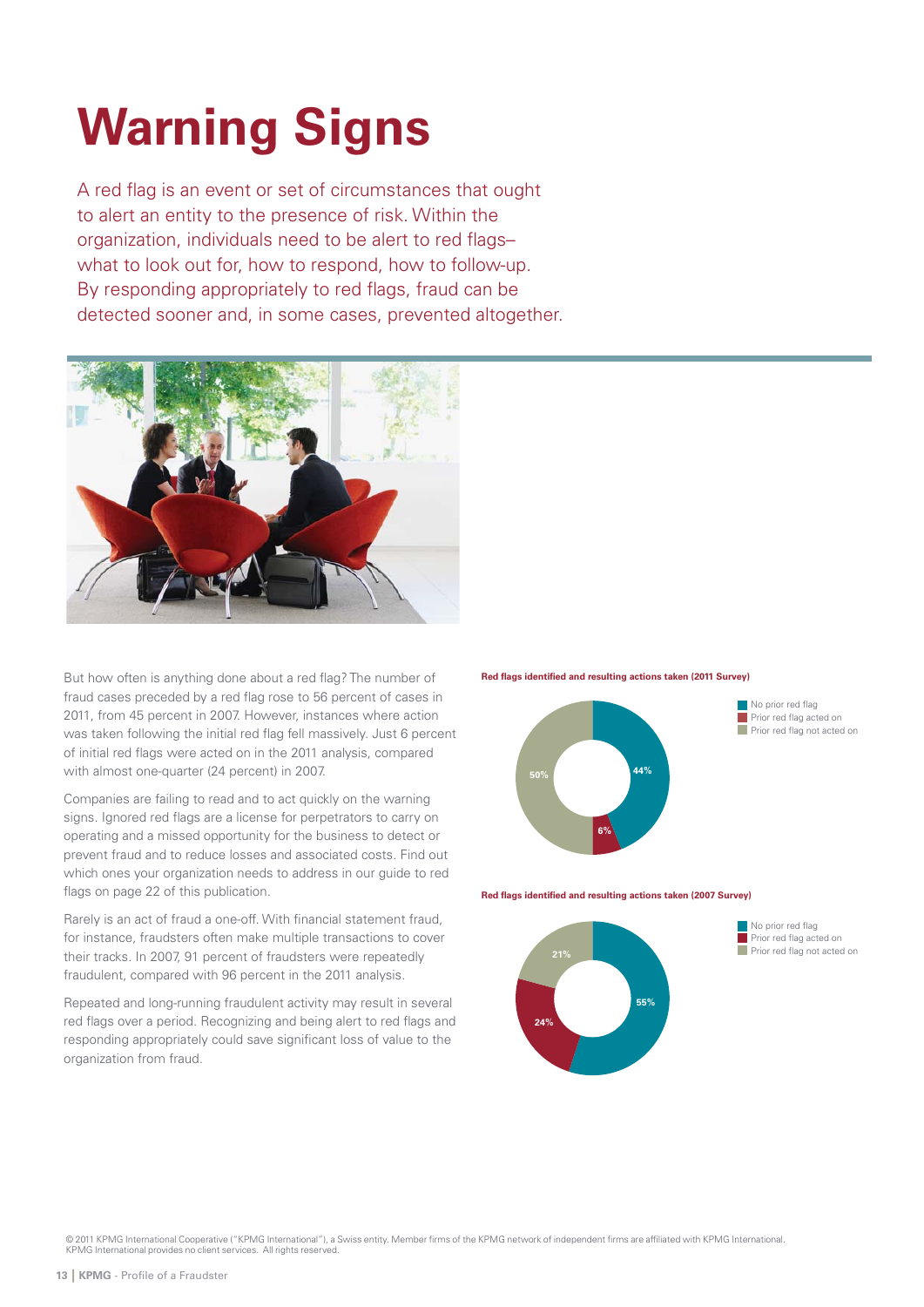"When frauds blow up, it's typically several years down the line, when the value of the deception has multiplied and all the warning signs have been missed."

says Rohit Mahajan

# View from India

# **How does the global survey reflect regional findings?**

"The global survey is a good reflection of what is going on in India," says Rohit Mahajan, executive director of KPMG's Forensic practice in India.

"The value of fraud keeps going up in Asia Pacific and that, I believe, is because the economy is booming here. However, companies are too focused on the front end (growing the business) rather than the back end (the support functions) so red flags get ignored or treated as one-offs. When frauds blow up, it's typically several years down the line, when the value of the deception has multiplied and all the warning signs have been missed."

The global survey found that fraud in Asia Pacific tends to take longer to detect than anywhere else in the world.

Mahajan points out that few companies pursue legal remedy when faced with fraud. "Enforcement takes up too much time, which companies are unwilling to spend. The company's response depends on its tolerance to fraud and its appetite to deal with legal channels."

He acknowledges that many companies in India have tightened up their controls in recent years. Rather than whistleblowing or accidental discovery, most fraud is now detected by management review or because a manager becomes suspicious about a colleague's behavior. "However," says Mahajan, "collusion between functions or with external parties means controls can be by passed which, in turn, results in an increase in fraud."

### **Most interesting fraud investigation**

An individual, in his late 20s, committed a fraud worth over \$25 million.

He worked for a minerals company for more than four years, gaining the trust of senior management to such an extent that he was given responsibility for both hedging the price of minerals in the market and accounting for it in the back office. As a policy, the company did not seek to make a profit from hedging, but rather to guard against losses in a turbulent market.

The fraudster, deemed a very smart, hardworking, and honest employee, colluded with the company's customers and passed discounts to them. He covered the discounts passed to customers by transferring profits from his illicit market speculation activities, accruing huge sums for himself as a "kick-back".

Only when he was transferred to another function did his successor uncover the fraud. Although the company confronted the employee, they decided to take no legal action against him.

"Indian companies are reluctant to seek legal redress and prefer separating the fraudsters (employees and external parties). Action taken by organizations greatly depends on their outlook and tolerance towards fraud as well as their appetite to deal with law enforcement and legal channels." says Mahajan.

The client engaged KPMG to investigate the extent of the fraud, the modus operandi, and the identities of those complicit in perpetrating it.

Rohit Mahajan heads the Forensic practice and is the national head for Investigation and Anti-Bribery and Corruption services in the Indian firm. With cross-industry experience, Rohit has worked on several high-profile cases involving the misappropriation of company assets and funds.

**Contact Rohit Mahajan:**  +91 223 989 6000 [rohitmahajan@kpmg.com](mailto:rohitmahajan@kpmg.com)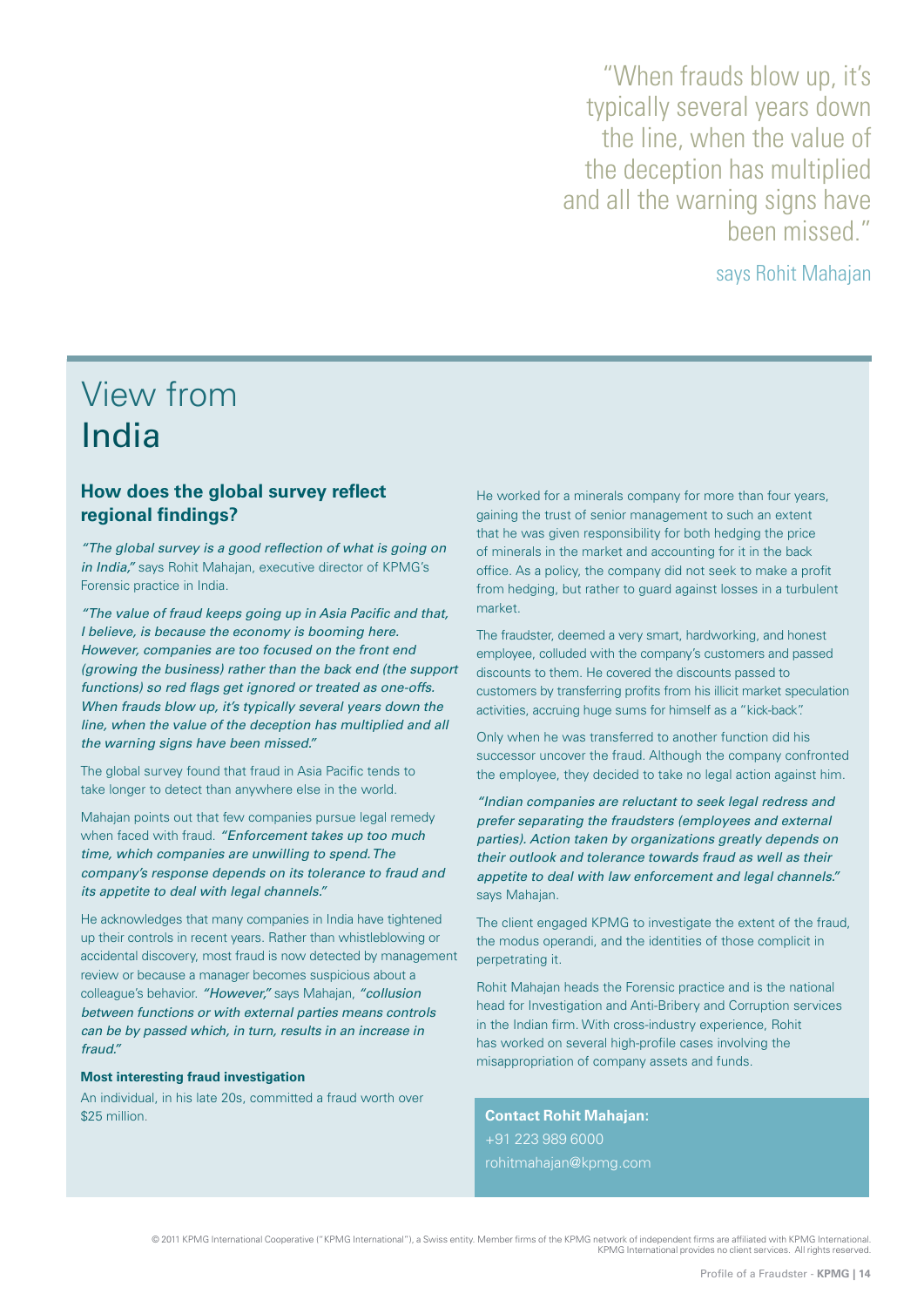# <span id="page-17-0"></span>**Size of the crime**

Our analysis illustrates that the average identified and investigated total fraud loss in cases investigated by KPMG varies by geography. In Asia Pacific, the average loss was \$1.4 million; in the Americas, \$1.1 million; and in EMA, \$900,000 in 2011.



Further analysis reveals the following average total losses per fraud:

| Sub region                | <b>Average total losses per fraud</b><br>(millions of U.S. dollars) |
|---------------------------|---------------------------------------------------------------------|
| Asia                      | 1.5                                                                 |
| Middle East               | 1.5                                                                 |
| North America             | 1.2                                                                 |
| Australia and New Zealand | 1.1                                                                 |
| Eastern Europe            | 1.0                                                                 |
| Western Europe            | 0.9                                                                 |
| Africa                    | 0.9                                                                 |
| South America             | 0.8                                                                 |
| India                     |                                                                     |

It is notable that the average total loss per fraud is substantial in some high-growth and BRIC economies as well as in some established economies. Effective controls to prevent and detect fraud in home and overseas markets are important not only to meet regulatory requirements but also to manage the substantial commercial losses associated with fraud and impropriety.

In the context of the individual transactions that make up the total fraud loss, the average transaction size in EMA was typically half that of Asia Pacific and the Americas. The lowest average transaction values were in India and Eastern Europe.

While it can be difficult and costly to recover losses, there has been a significant increase in attempts to mitigate losses between 2007 and 2011–up from 50 percent to 66 percent. This is possibly due to increased commercial pressures to recover funds.

There is, as might be anticipated, a direct correlation between the size of the crime and attempts to recover the loss. Companies attempted to recover losses in excess of \$25,000 nearly 60 percent of the time, rising to more than two thirds of the time where the loss exceeded \$50,000.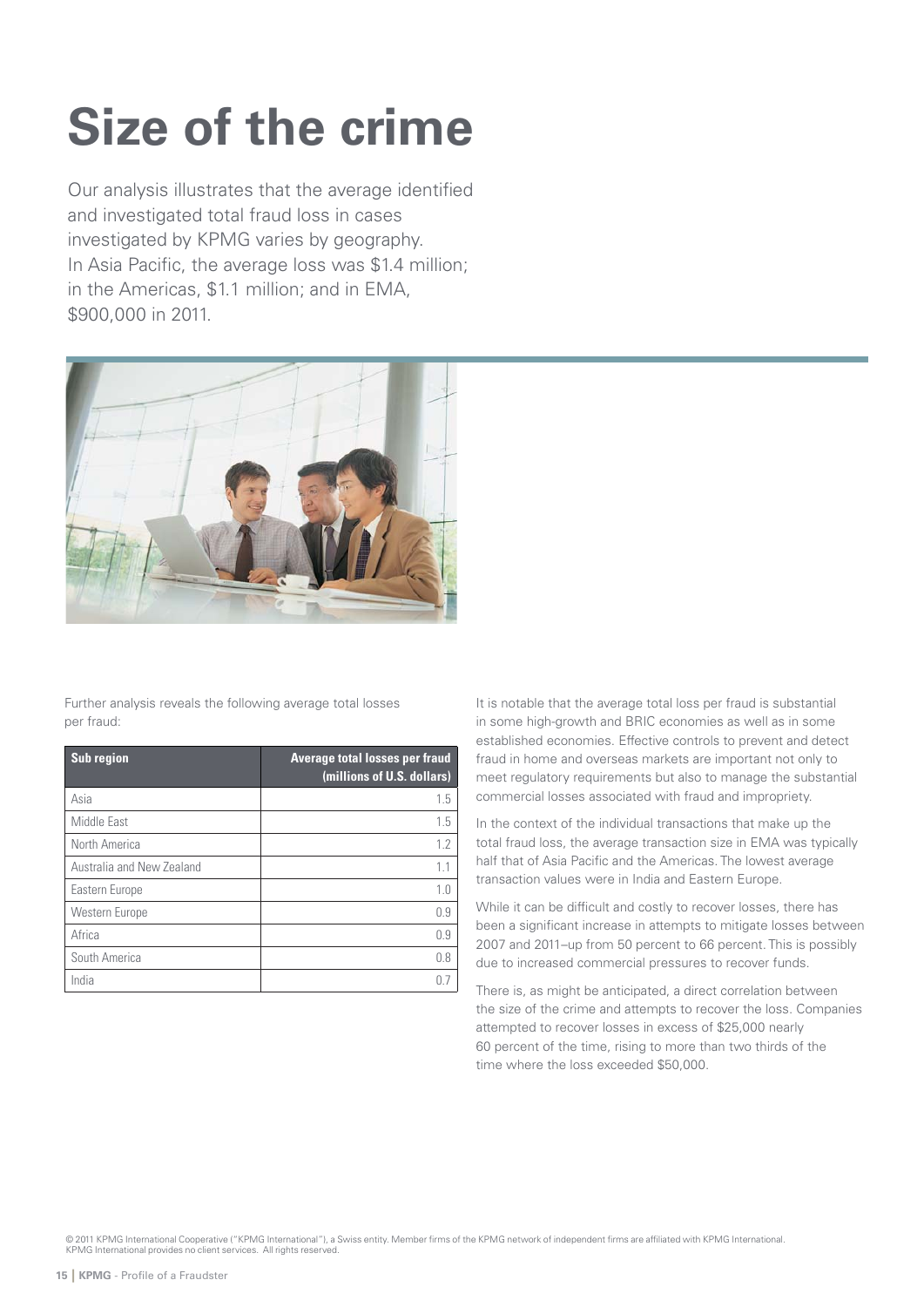# <span id="page-18-0"></span>**Duration of fraud**

Fraud now takes longer to detect–up from an average 2.9 years from inception to detection in 2007 to 3.4 years in the 2011 analysis.

In Asia, interestingly, the duration of fraud prior to detection is longest–on average five years–with 16 percent of frauds going undetected for 10 years or more. This is possibly because employees in Asia tend not to challenge their superiors or to rock the boat as much as in Western Europe or North America, where just 3 percent of fraud goes undetected for 10 years or more. In South America, Africa and the rest of Europe, none of the frauds investigated endured for more than 10 years before detection.

Fraud generally takes longer to detect in the emerged economies –North America averages 4.2 years, Australia 4.3, and Western Europe 3.7–compared with the high-growth economies. South America, for instance, averages 2.1 years.

For organizations where fraud endures over a number of years, questions need to be asked about the effectiveness of controls at detecting and preventing fraudulent activity and about the effectiveness of management oversight and responses to red flags.

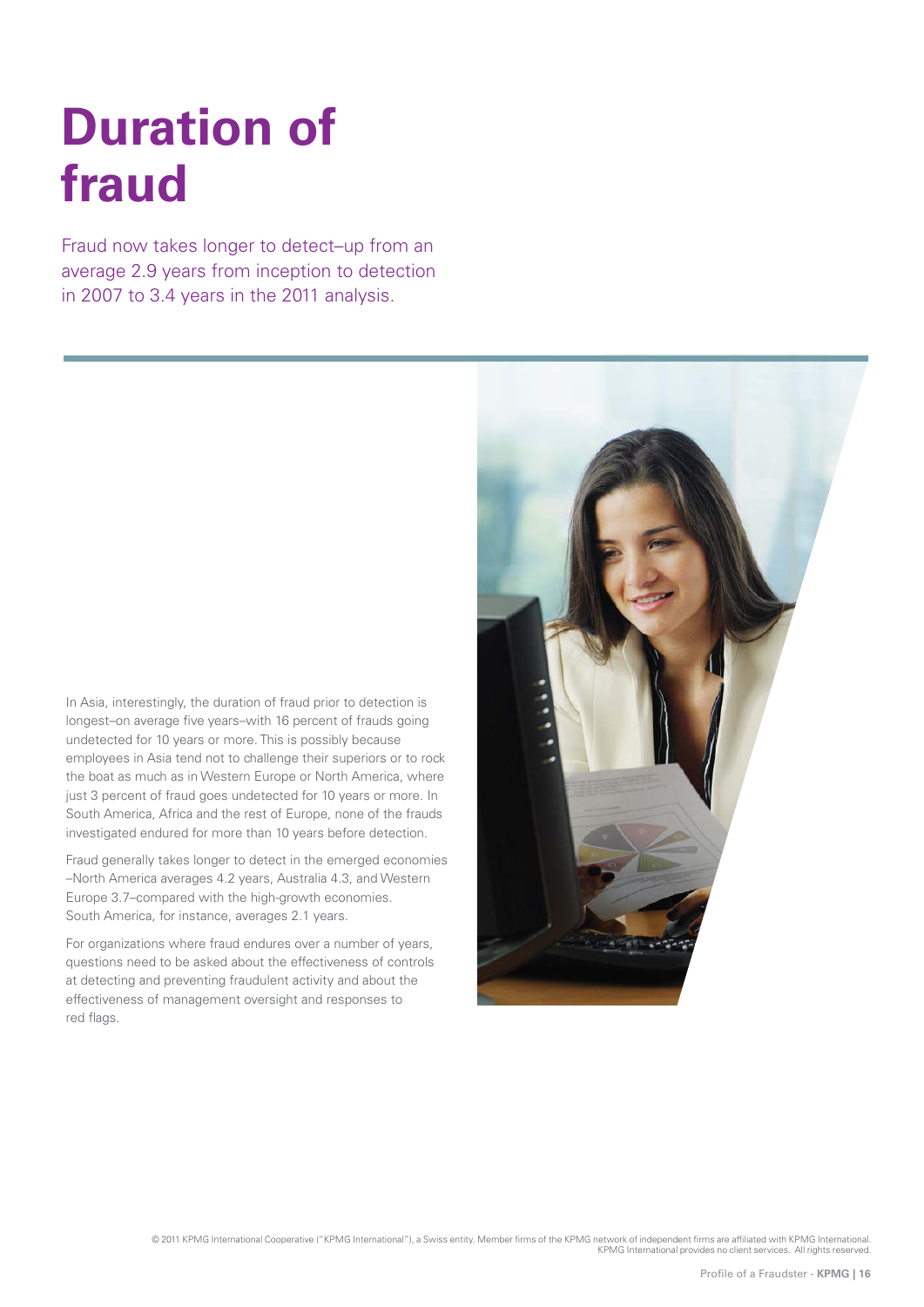"Although organizations plan for risk, they fail to appreciate just how likely and destructive the impact of a major fraud can be."

says Mark Leishman

# View from Asia Pacific

# **How does the global survey reflect regional findings?**

The findings of the survey–notably in respect of the duration and size of fraud–are consistent with KPMG's experiences in Asia Pacific. "KPMG member firms often find that organizations move into Asia Pacific with the intention of tapping into larger markets or potentially cheaper sources of labor." says Mark Leishman, Investigation Services leader for KPMG's Asia Pacific region. "They do so, however, without truly understanding either the increased risks of fraud or the corruption they might face."

To overcome cultural and language barriers, there is, he observes, a tendency to staff subsidiaries with local people rather than with trusted and experienced employees from the home markets. This allows for gaps in controls and means that fraud can go undetected for prolonged periods, leading to high losses. "The recovery rate in Asia Pacific is low. Often less than 5 percent of the losses incurred in Australia and New Zealand are retrieved," Leishman adds.

"Although organizations plan for risk, they fail to appreciate just how likely and destructive the impact of a major fraud can be. To protect their businesses, fraud risk management needs to be sound, rigorously implemented, and able to anticipate and respond to the very worst case scenarios."

## **Most interesting fraud investigation**

A tip-off from a boutique retailer, revealing that it had received payments totaling several million dollars from the client's accounts in recent months, alerted KPMG's client to a potential fraud. The suspect was a long-serving senior finance employee, with an excessive lifestyle.

Using data analytics and other investigative techniques, KPMG identified the suspected misappropriation of more than \$40 million over six years and traced approximately 85 percent of it concealed in accounting records.

A review of online banking privileges identified poor segregation between transaction processing and approvals, false user profiles, and the deletion of large tranches of data. Key reconciliation processes were either nonexistent, overridden, or controlled by the suspect.

"Within a few months of detection, KPMG had assisted the client in pursuing recovery of assets connected to the suspected fraud and with the police investigation. We assisted the client in collaborating with law enforcement and their legal representative to recover a significant amount of the stolen funds," says Leishman.

Mark Leishman joined KPMG in 2001 with 21 years' experience in law enforcement. Today, Mark leads Investigation Services for KPMG's Asia Pacific region from his Brisbane office in KPMG's Australian firm. He previously headed up KPMG's Forensic practices in the New Zealand and Korean firms.

Mark works across the wider Asia Pacific region, often on complex and sensitive investigations. He advises governments and provides investigation and fraud prevention support to organizations with offshore operations.

**Contact Mark Leishman:**  +61 7 3233 9683 [mleishman@kpmg.com.au](mailto:mleishman@kpmg.com.au)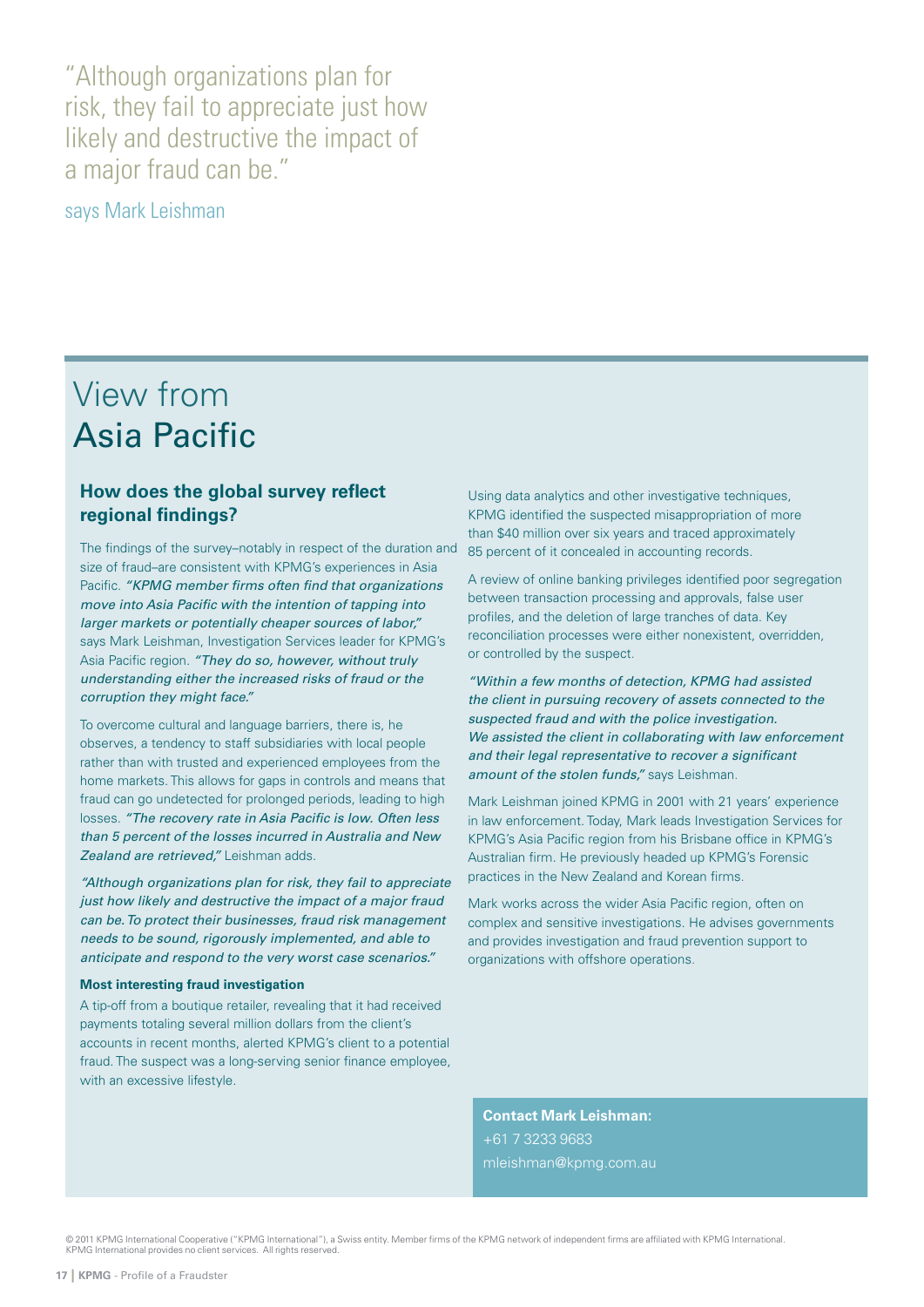# <span id="page-20-0"></span>**Raising awareness**

So how forthcoming are companies when it comes to telling others about the fraud and the penalties levied?



The 2011 survey data reveals a slight decrease in the internal disclosure of fraud, down from half of all cases in 2007 to 46 percent. Full disclosure of details fell from 35 percent in 2007 to 13 percent in 2011. India (88 percent of frauds not communicated) and Eastern Europe (72 percent) have least propensity to reveal details of fraud, while the most transparent countries are South Africa, Australia, and New Zealand. In 2011, they disclosed details in all but 36 percent of cases.

These figures suggest that companies may not take the opportunity to leverage learning points or to instill a culture of zero tolerance to fraud within the workplace. In many circumstances, followup procedures should include internal (and where appropriate external) communications to set the corporate tone on fraud and to deter its recurrence.

Companies tend not to make details of fraud publicly available, unless required by law, and/or when the loss is material to previously reported financial results. In the 2011 analysis, 77 percent of investigations did not reach the public domain.

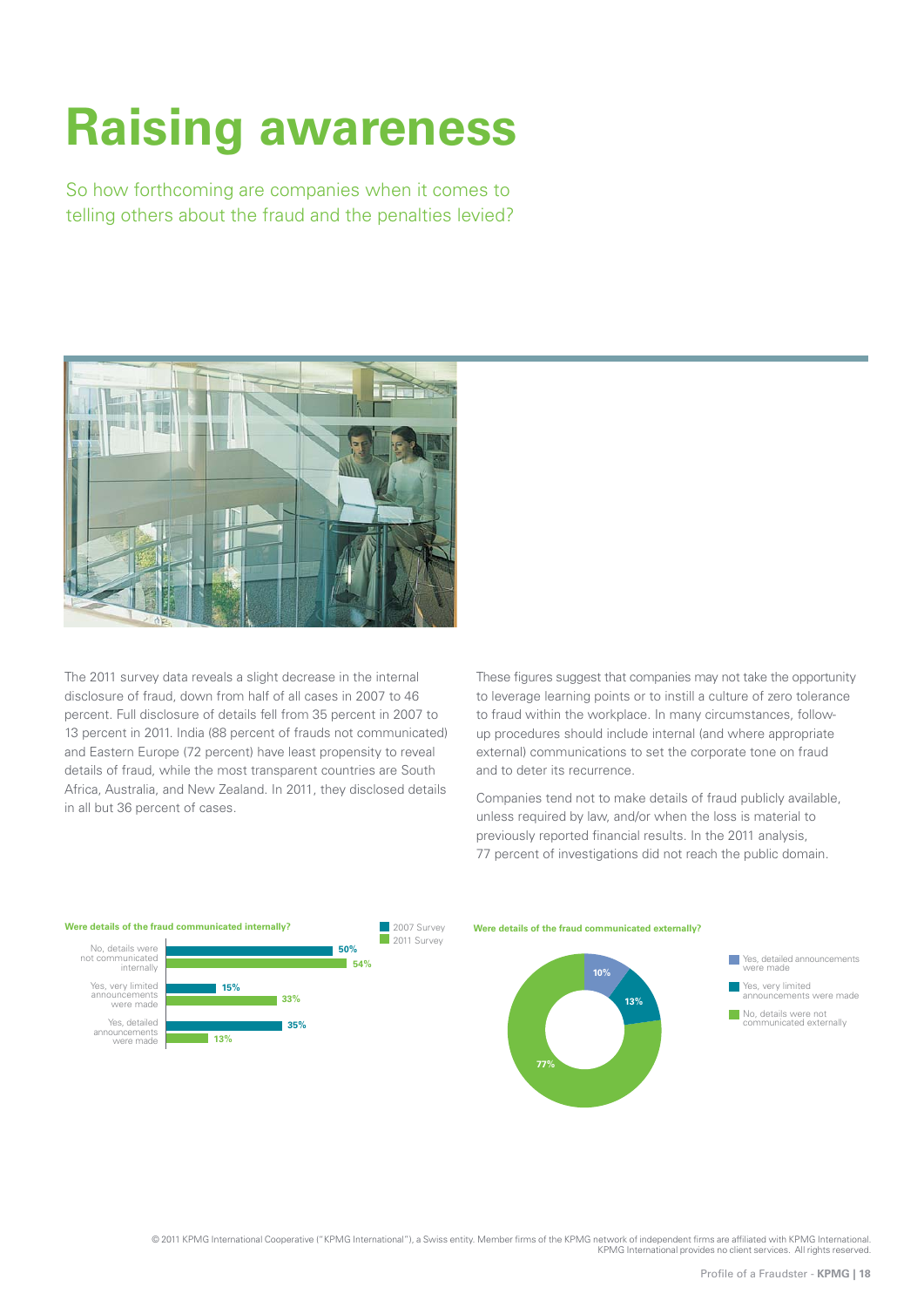

However, reporting can be used to send a clear message to the likelihood of recovery in the event of successful prosecution. Of was almost half that in North America (36 percent for each). course, where the financial loss is less significant than the potential damage to the corporate reputation, companies may choose not to report their suspicions to the police and will conduct their own internal investigations.

## **Outcomes and responses**

The outcomes of/responses to incidents of fraud as a result of the analyzed KPMG investigations are as follows:\*

- Disciplinary action taken in 40 percent of cases (54 percent in the Americas, compared with 23 percent in Asia Pacific);
- Enforcement action (includes regulatory, legal and police) – in 45 percent of cases (the lowest instances were in EMA at 40 percent);
- Civil recovery 23 percent of cases:
- Resignation/voluntary retirement 17 percent of cases (25 percent in Asia Pacific);
- Settled out of court 6 percent of cases;
- Took no action or sanction  $-3$  percent of cases (all but one was in EMA).

By geography, the survey reveals the most frequent outcomes:

#### **North America**

Enforcement action was taken in 63 percent of cases, disciplinary action in 66 percent of cases and civil recovery in 37 percent of cases. This pattern reflects the strong regulatory and enforcement framework in North America.

#### **South America**

potential perpetrators that fraud will not be tolerated and increases The likelihood of enforcement or disciplinary action in South America

#### **Asia**

Enforcement action was taken in 40 percent of cases. The region had the highest incidences of resignation/voluntary retirement– 28 percent–than anywhere else in the world.

#### **Africa**

Enforcement action (including police and legal action) was taken in 65 percent of cases, with disciplinary action also high at 51 percent.

### **Eastern Europe**

Disciplinary action is the most common recourse of fraud in Eastern Europe. This was taken in 33 percent of cases and resignation/ voluntary retirement in 24 percent. However, enforcement action was taken in just 17 percent of cases and civil recovery in 2 percent, reflecting unique legal, regulatory, and cultural frameworks in these jurisdictions.

### **India**

Enforcement action was taken in one-quarter of cases. Similarly, disciplinary action occurred in 25 percent of cases and resignation/ voluntary retirement in 19 percent.

### **Middle East**

Enforcement action was taken in 57 percent of cases, civil recovery in 43 percent, and disciplinary action in 29 percent. In this region, resignation/voluntary retirement was not taken in any of the cases investigated.

#### **Western Europe**

In 42 percent of cases, enforcement was taken. Disciplinary action was taken in 41 percent, civil recovery in 26 percent, and resignation/voluntary retirement in 13 percent of cases.

<sup>\*</sup> Percentages add up to more than 100 percent due to multiple outcomes/entity responses in many cases.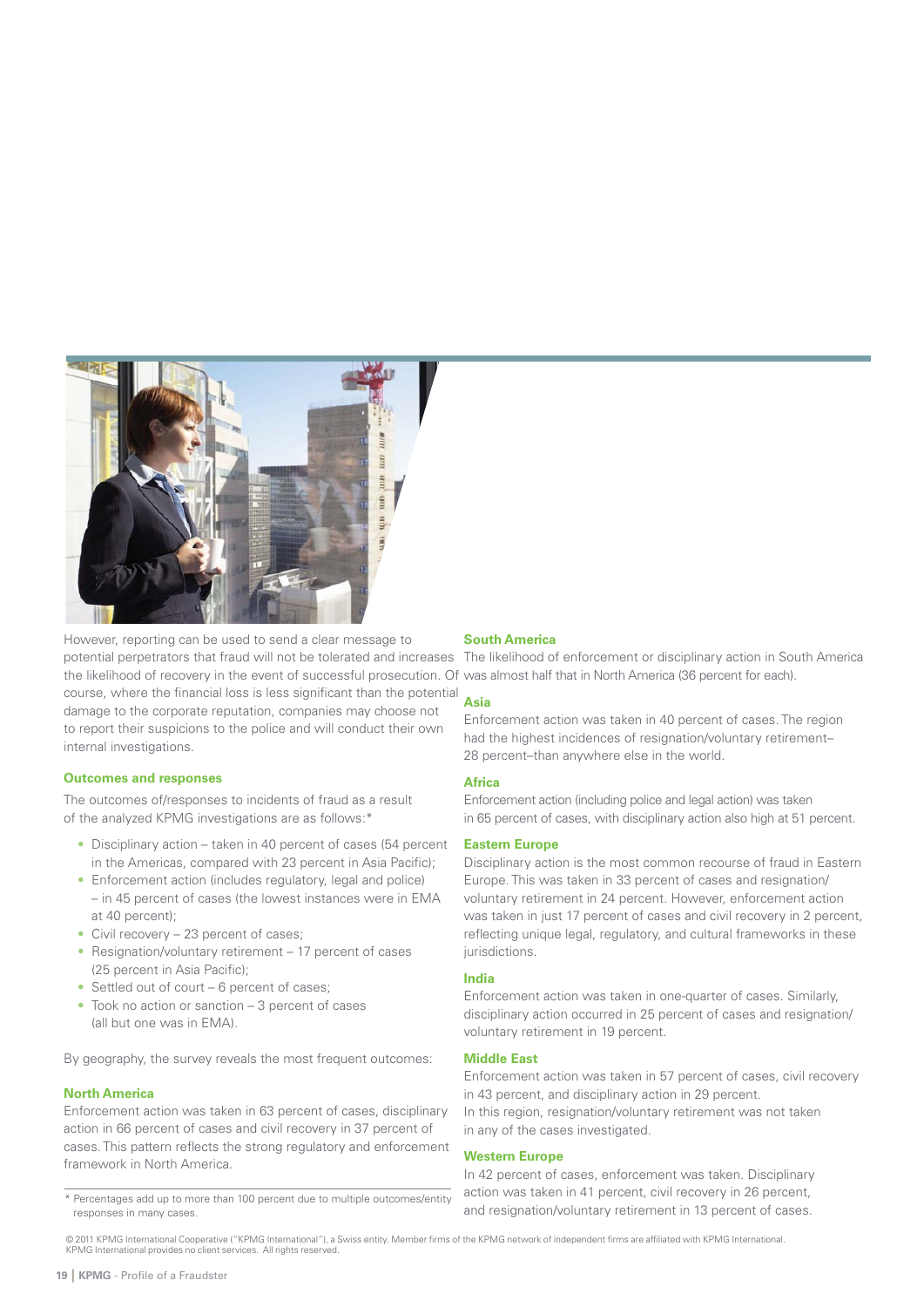"Even in a well-regulated market and with a good audit function, massive frauds can go undetected for a number of years."

says Déan Friedman

# View from South Africa

# **How does the global survey reflect regional findings?**

"The profile in South Africa is largely consistent with the findings of the global survey. However, unique conditions also prevail." says KPMG Forensic Partner Déan Friedman. "What can be described as economic hijacking is becoming increasingly prevalent and impedes investor confidence."

It manifests in three distinct ways:

# **Company hijacking**

Company details, including the names and details of officers and directors of the company, are changed without authority. This enables fraudsters to obtain, for instance, bank loans in the company's name. "They then channel the proceeds to themselves via an impaired loan account. Unpaid debts can accumulate, leaving the bank with an impaired loan and the company in debt and unable to obtain working capital," explains Friedman.

### **Wholesale dispossession of company assets**

Fraudsters materially or completely strip companies of their assets and/or their means to generate income. These rare but highly damaging instances leave creditors and shareholders with little prospect of recovering their losses.

## **Hijacking of state-allocated rights**

In some industries, notably resources, the South African government allocates rights to companies to engage in certain activities. It may take several years of ongoing capital injection before economic return is achieved. However, security of tenure is at risk. More and more allegations are surfacing about fraudulent applications and exploitation of relationships, which see rights diverted elsewhere.

### **Most interesting fraud investigation**

KPMG Forensic was appointed to investigate the largest corporate fraud in South Africa's history. The case concerned two mining companies, both largely controlled by the same directors and officers. Some directors were also significant stakeholders in each.

When funding pressures hit one company, the assets of the other were used to secure borrowings by short-selling shares to the market. However, the prevailing bull market put increased pressure on the company resources used to secure these longdated structures. Over time, the directors and officers of the company disposed of all of the assets of one company to satisfy the funding needs of the other. Some directors also benefitted from the disposals.

These transactions led to a five-year investigation of claims against third parties, directors, and company officers. It involved analysis of accounting practices, criminal conduct, and regulatory abuses. The investigation revealed significant skill and cynicism in simulating transactions and financial structures to disguise the existence and disposition of the dispossessed assets in the companies' financial statements. The requirements of the stock exchange and the audit function's own procedures meant that the issues were eventually made public. By this time, however, significant assets were lost irretrievably.

"Even in a well-regulated market and with a good audit function, massive frauds can go undetected for a number of years," says Déan Friedman. "By instigating detailed investigations before committing funds, stakeholders can be protected from significant loss. Investigations can be proactive in purpose, by articulating evidence of activities and positions that may lead to future loss. This is in addition to the more traditional purpose of redress normally associated with reactive investigations."

Déan Friedman is the partner responsible for Investigations, Corporate Intelligence and Asset Preservation approaches in KPMG's South African firm. His experience crosses several industry sectors and geographies. He formerly prosecuted fraud and other commercial crime charges on behalf of the state in South Africa's regional and high courts.

**Contact Déan Friedman:**  +27 (11) 647 8033 [dean.friedman@kpmg.co.za](mailto:dean.friedman@kpmg.co.za)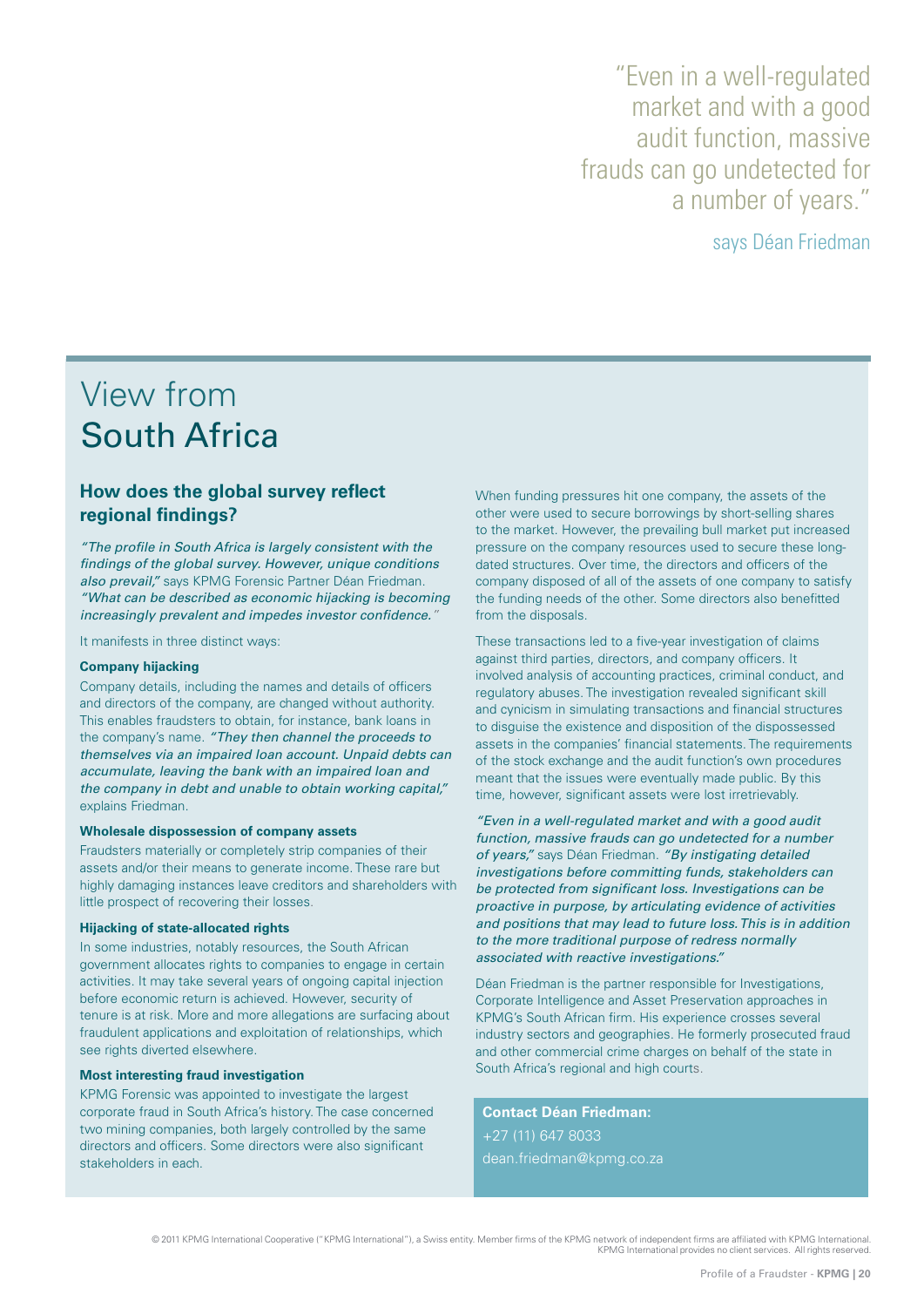# <span id="page-23-0"></span>**Fraud is up; defenses are down**

Our analysis indicates that fraud and misstatement of results continue to be growing problems for companies at a time when budgets are stretched. Defenses, however, seem to be less effective than they used to be.



In summary, the general characteristics of the fraudster appear to be changing only moderately. We see the middle-aged member of middle to senior management still being the subject of many of our fraud investigations. There is a slight trend toward the individual being more tenured at the company. More interesting is how the failure to initially respond to red flags and lapses in internal controls were an increasing contributor to enabling the fraud to occur. Also, the impact of the economic crisis seemed to have resulted in an increasing number of companies seeking to recover their fraud losses, in hopes of minimizing the financial consequences to the organization.

With increased economic pressures on individuals, failure to identify or address red flags and the lengthening time lapse between fraud inception and detection, the likelihood is that frauds, currently undetected, will emerge in greater numbers in the next two to three years.

For companies, the challenge is how to see through the "ordinary" disguise of the fraudster; how to close gaps in the corporate armor; how to enhance fraud prevention and detection efforts; and how to respond more often, more appropriately, and more rapidly to red flags.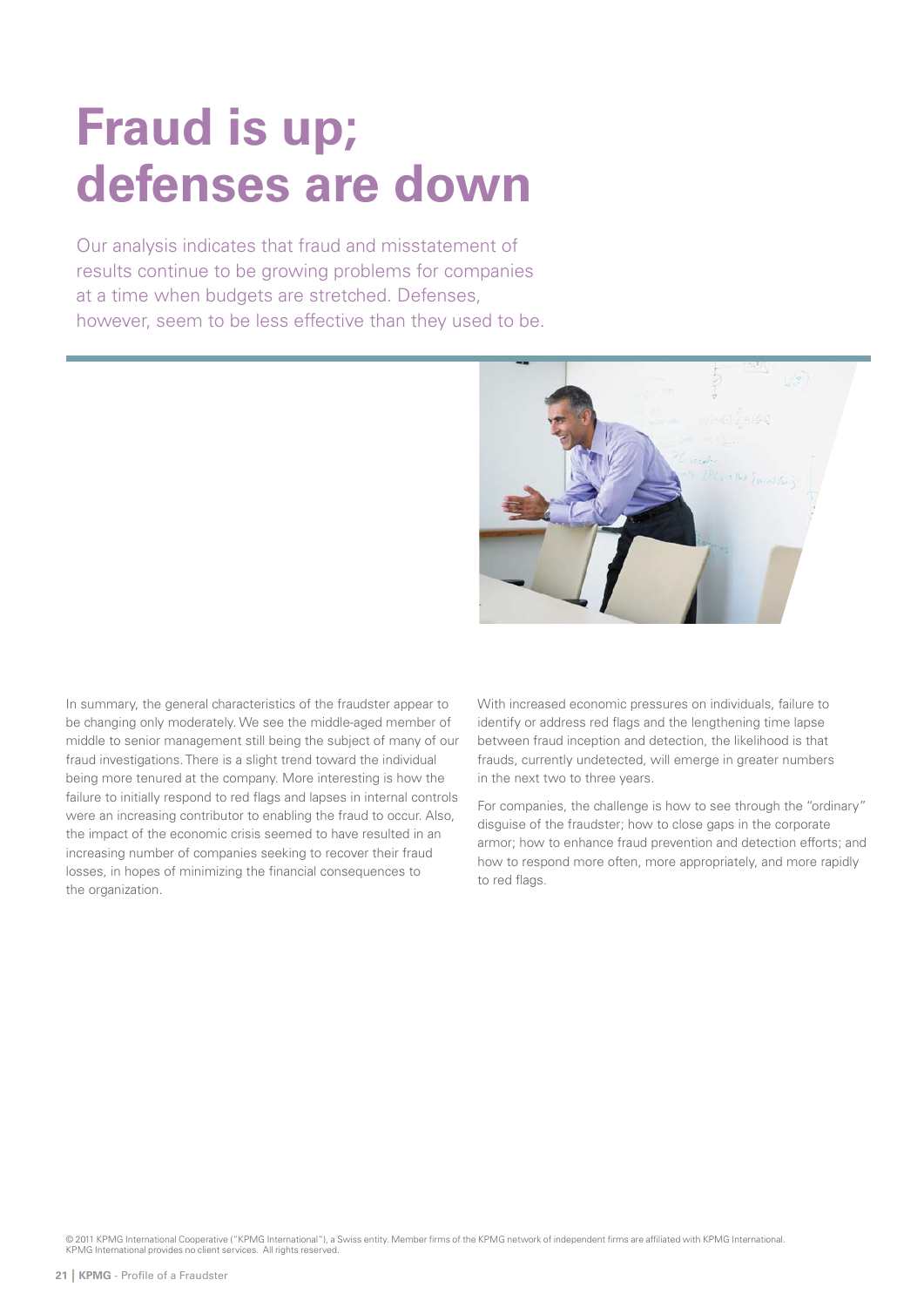# <span id="page-24-0"></span>**Red flags not to be missed**

Your "average" fraudster, based on our analysis, is someone who has worked in an organization for many years, is considered trustworthy, and has a more senior position. But which key areas of your business may be most susceptible to fraud? And what behaviors among employees should not be ignored?

Here are just some of the red flags to look out for:

| Does this describe an area of your business?                                                                                                                                     | Yes: | <b>No</b> |                                                                                                                                                                                  | Yes | <b>No</b> |
|----------------------------------------------------------------------------------------------------------------------------------------------------------------------------------|------|-----------|----------------------------------------------------------------------------------------------------------------------------------------------------------------------------------|-----|-----------|
| There are difficult relationships and a possible lack of trust between                                                                                                           |      |           | There are multiple banking arrangements rather than one clear provider-a                                                                                                         |     |           |
| the business and the internal/external auditor.                                                                                                                                  |      |           | possible attempt to reduce transparency over the business' finances.                                                                                                             |     |           |
| Excessive secrecy about a function, its operations, and its financial<br>results. When questions are asked, answers and supporting<br>information are often stalled or withheld. |      |           | A division or department of the business is perceived as complex or<br>unusually profitable, thereby diverts the attention of management and the<br>audit functions.             |     |           |
| Some practices within a function do not appear straight-forward, and<br>may even be illegal or unethical.                                                                        |      |           | Where matters of financial judgment/accounting treatment are involved,<br>the business consistently pushes the limits/boundaries.                                                |     |           |
| There is excessive pressure on employees to tamper with results to meet<br>analysts' high expectations for the business.                                                         |      |           | High staff turnover within a function. Employees may be more likely to<br>commit fraud in a business with low morale and inconsistent oversight.                                 |     |           |
| Elsewhere in the industry, companies are struggling and sales and/or<br>profits are declining. Your business appears to buck the trend.                                          |      |           | Complex/unusual payment methods, agreements between the business and<br>certain suppliers/customers, may be set up in a deliberately opaque manner<br>to hide their true nature. |     |           |
| Increases in profitability fail to lead to increased cash flows.                                                                                                                 |      |           | A remote operation not effectively monitored by the head office.                                                                                                                 |     |           |
| Senior managers receive large bonuses linked to meeting targets.                                                                                                                 |      |           |                                                                                                                                                                                  |     |           |

As we have seen, there are certain characteristics that typify a fraudster. Employee awareness of other behaviors can help businesses identify frauds earlier. Be alert to the following employee behavioral red flags:

| Do you work with someone who displays these<br>behaviors?                      | <b>Yes</b> | <b>No</b> |                                                                                                                      | <b>Yes</b> | <b>No</b> |
|--------------------------------------------------------------------------------|------------|-----------|----------------------------------------------------------------------------------------------------------------------|------------|-----------|
| Refuses or does not seek promotion and gives no reasonable<br>explanation.     |            |           | Volatile and melodramatic, arrogant, confrontational, threatening, or<br>aggressive when challenged.                 |            |           |
| Rarely takes holidays.                                                         |            |           | Is suspected to have over-extended personal finances.                                                                |            |           |
| Does not or will not produce records/information voluntarily or on<br>request. |            |           | The level of performance or skill demonstrated by new employees does not<br>reflect past experience detailed on CVs. |            |           |
| Unreliable and prone to mistakes and poor performance.                         |            |           | Cuts corners and/or bends rules.                                                                                     |            |           |
| Tends to shift blame and responsibility for errors.                            |            |           | Seems unhappy at work and is poorly motivated.                                                                       |            |           |
| Surrounded by "favorites" or people who do not challenge them.                 |            |           | Accepts hospitality that is excessive or contrary to corporate rules.                                                |            |           |
| Persistent rumors/indications of personal bad habits/addictions/vices.         |            |           | Seems stressed and under pressure.                                                                                   |            |           |
| Bullies or intimidates colleagues.                                             |            |           | Has opportunities to manipulate personal pay and reward.                                                             |            |           |
| Vendors/suppliers will only deal with this individual.                         |            |           | Self-interested and concerned with own agenda.                                                                       |            |           |
| Lifestyle seems excessive for income.                                          |            |           | Micromanages some employees; keeps others at arm's length.                                                           |            |           |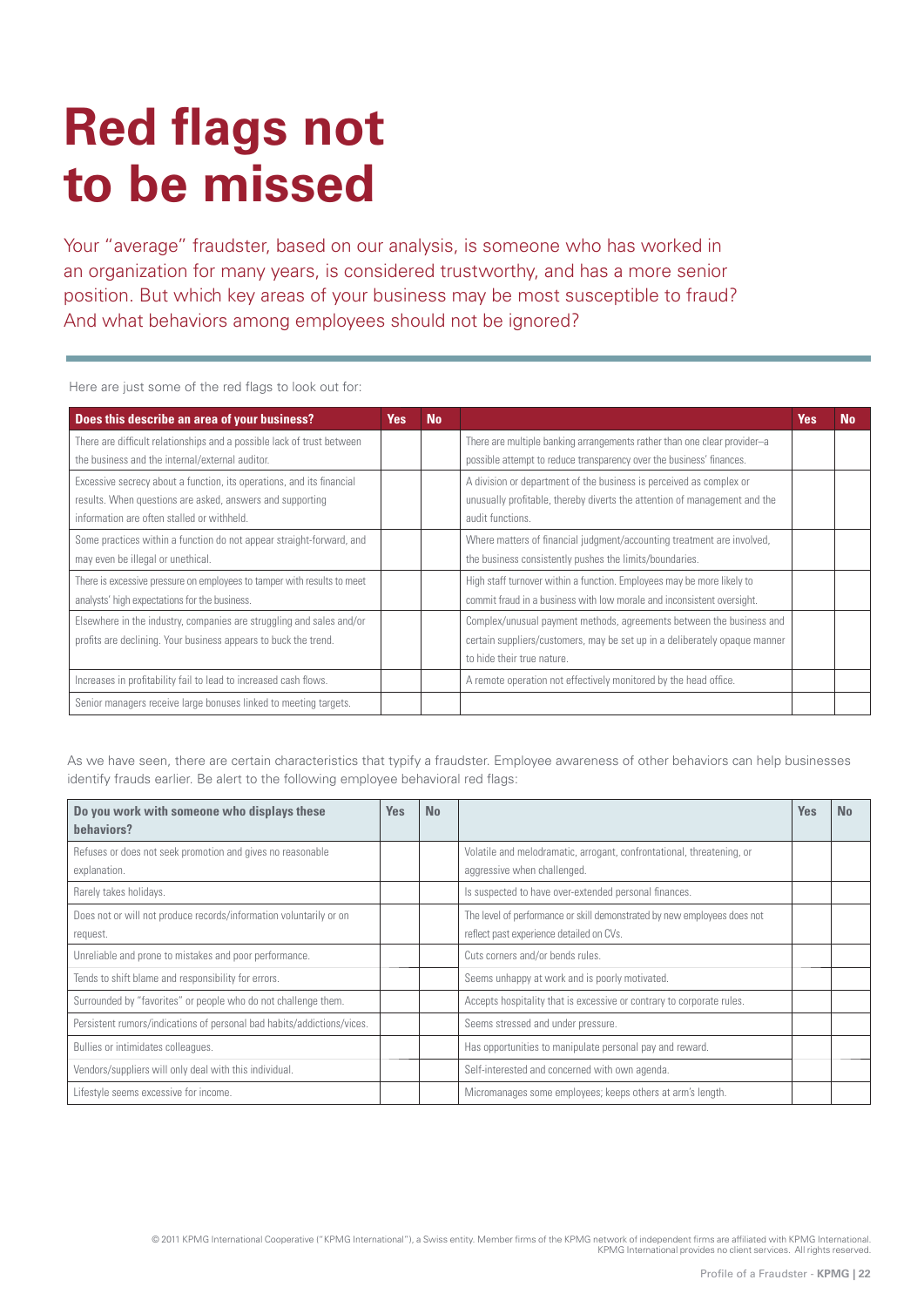# <span id="page-25-0"></span>**Further guidance on how to keep your business safe**

KPMG's analysis of the fraudster is just part of our firms' forensic support for companies and public-sector entities. We can help you to build effective anti-fraud programs and implement fraud prevention and detection strategies, as well as respond to instances of fraud and misconduct.



Three further KPMG publications explore how to deal with the threat of fraud in your organization.

**MANAGING THE RISK OF FRAUD AND MISCONDUCT: MEETING THE CHALLENGES OF A GLOBAL, REGULATED, AND DIGITAL ENVIRONMENT** (published by McGraw-Hill) This book, co-authored by KPMG partners **Richard H. Girgenti**  and **Timothy P. Hedley,** with the collaboration of many Forensic partners and professionals, is designed to help organizations navigate the risks of fraud and misconduct that can jeopardize their bottom lines and business reputations.

Published by McGraw-Hill in March 2011, the book is a guide to help business leaders set their organizations on the right path, whether evaluating a global acquisition in an atmosphere of increased multinational enforcement of anti-corruption laws or simply trying to implement an anti-fraud program throughout the enterprise.

The book also discusses strategies to help organizations tackle challenges that range from the financial reporting fraud scandals of a decade ago, to the implications of the more recent massive Madoff and Stanford Ponzi schemes, or the investigations of insider trading in the hedge fund industry. While trying to keep one eye on fast-paced economic and regulatory changes, business leaders should also be attentive to risks of fraud and misconduct that can jeopardize their success.

# **FRAUD RISK MANAGEMENT: DEVELOPING A STRATEGY FOR PREVENTION, DETECTION, AND RESPONSE**

This white paper provides an overview of fraud risk management fundamentals, identifies key regulatory mandates from around the world, and puts the spotlight on practices that organizations generally find to be effective.

As you consider the risks of fraud at home and abroad, and the effectiveness of the controls you rely on to mitigate those risks, this document provides relevant insight.

To view the document online, go to:

# **[http://www.kpmg.com/CN/en/IssuesAndInsights/](http://www.kpmg.com/CN/en/IssuesAndInsights/ArticlesPublications/Documents/Fraud-Risk-Management-O-200610.pdf)  ArticlesPublications/Documents/Fraud-Risk-Management-O-200610.pdf**

# **CROSS-BORDER INVESTIGATIONS: EFFECTIVELY MEETING THE CHALLENGE**

This white paper shares the findings of a KPMG International survey completed in conjunction with research firm Penn, Schoen and Berland Associates, Inc.

The survey considers the principal challenges faced by multinational businesses in diverse industries around the world in responding to cross-border investigations, and summarizes the opinions of senior executives interviewed as part of the survey. The paper also provides insights into possible responses to those challenges.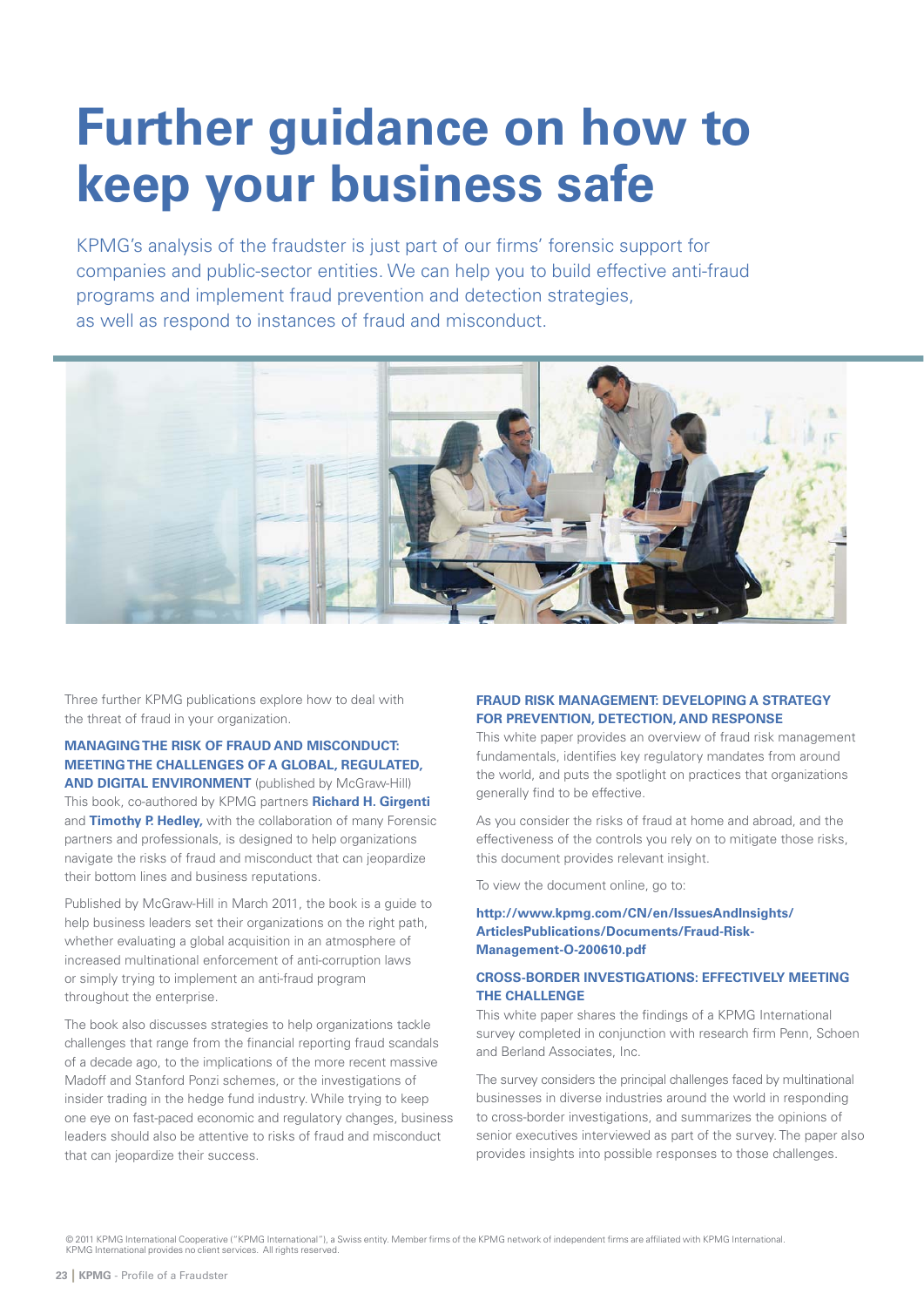We use those insights to consider how companies can derive best value for their current or pending investment in crossborder investigations, regardless of whether those are conducted in-house or undertaken with a third party.

To view the document online, go to:

# **[http://www.kpmg.com/Ca/en/IssuesAndInsights/](http://www.kpmg.com/Ca/en/IssuesAndInsights/ArticlesPublications/Documents/Cross-Border%20Investigations.pdf) ArticlesPublications/Documents/Cross-Border%20 Investigations.pdf**

At the back of this document, find the contact details of a number of KPMG Forensic leaders in some of our accredited practices across the globe who can guide you in your own anti-fraud activities.